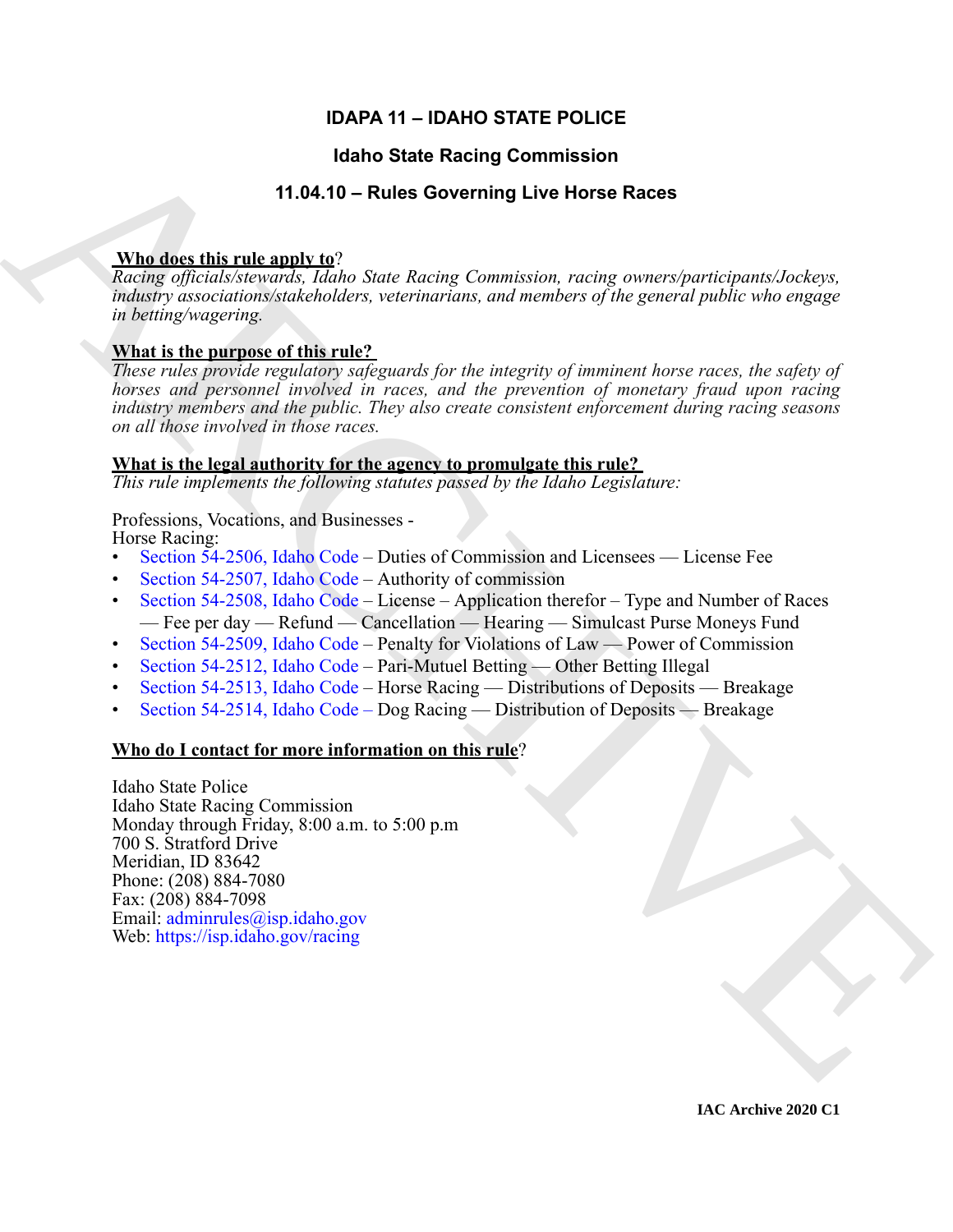# **Table of Contents**

# 11.04.10 - Rules Governing Live Horse Races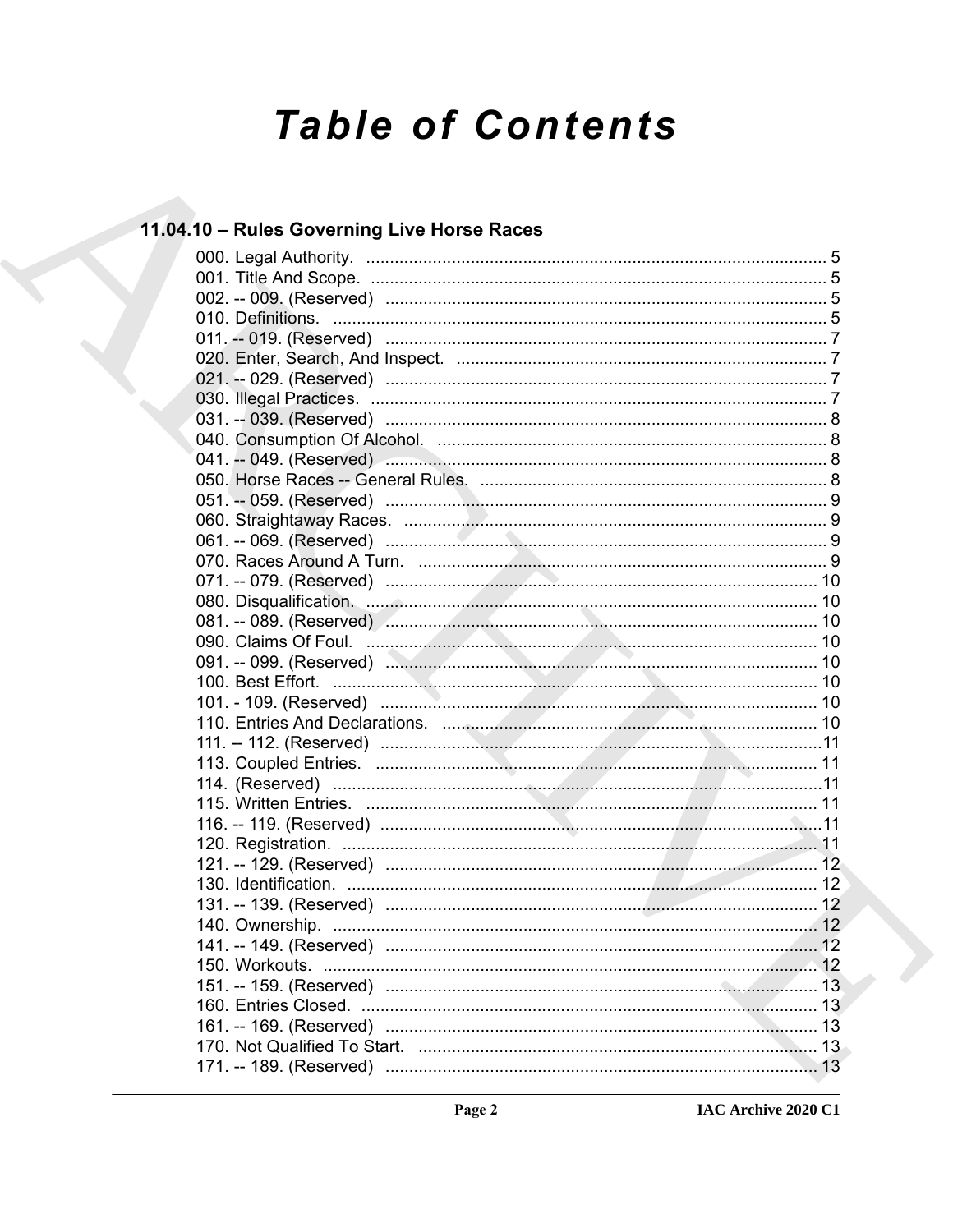# Table of Contents (cont'd)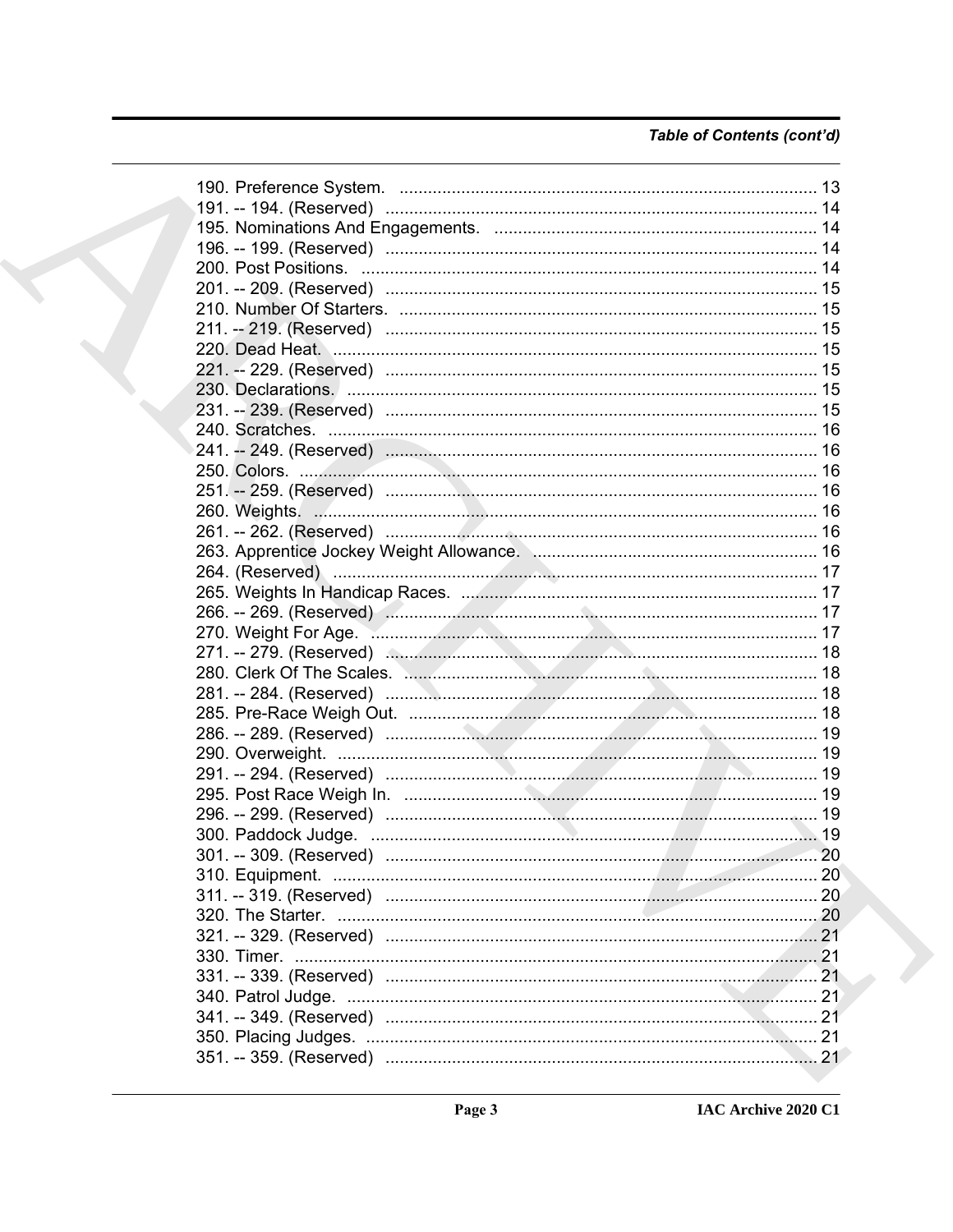# Table of Contents (cont'd)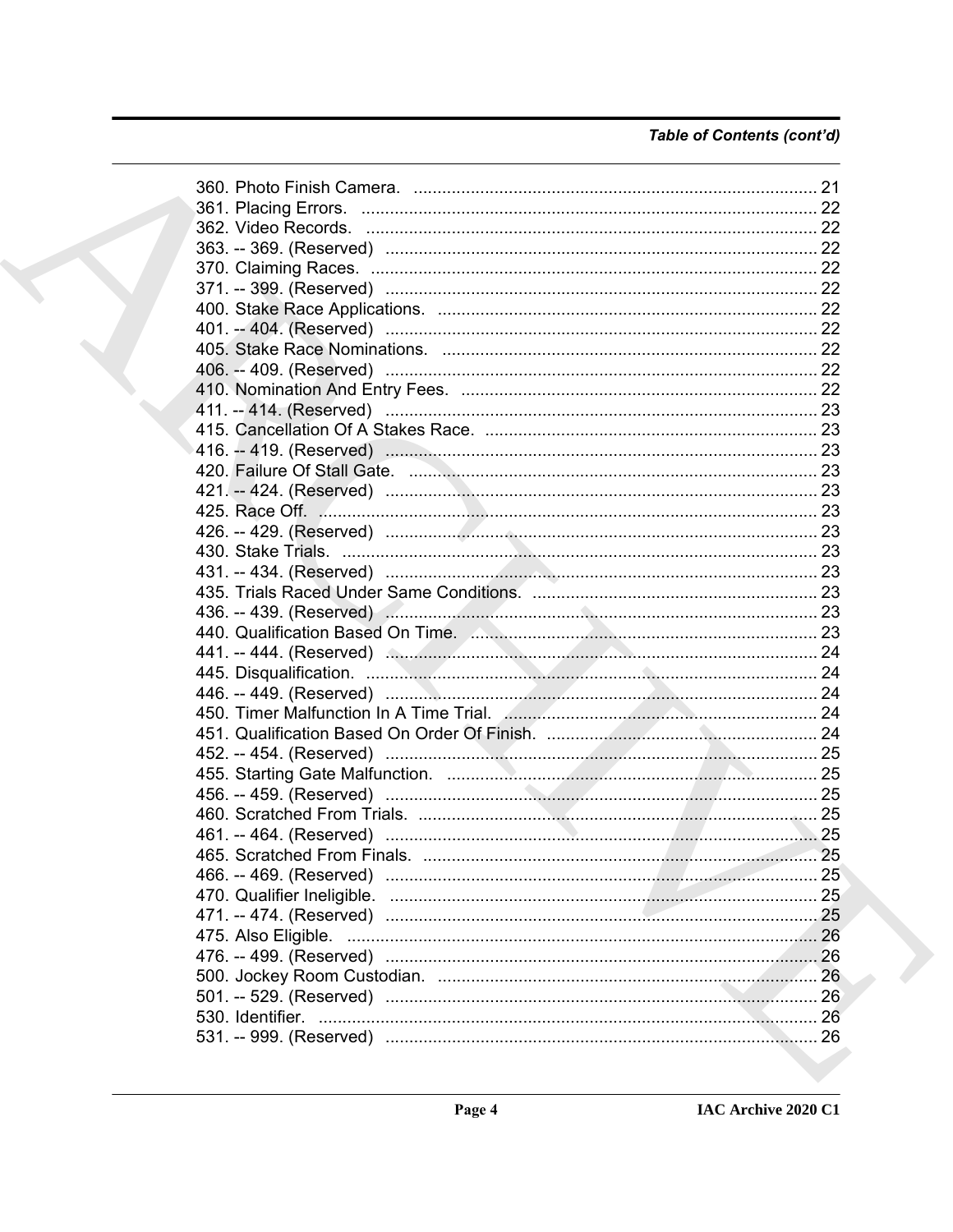## <span id="page-4-22"></span><span id="page-4-21"></span><span id="page-4-8"></span><span id="page-4-7"></span><span id="page-4-6"></span>**11.04.10 – RULES GOVERNING LIVE HORSE RACES**

<span id="page-4-20"></span><span id="page-4-19"></span><span id="page-4-18"></span><span id="page-4-17"></span><span id="page-4-16"></span><span id="page-4-15"></span><span id="page-4-14"></span><span id="page-4-13"></span><span id="page-4-12"></span><span id="page-4-11"></span><span id="page-4-10"></span><span id="page-4-9"></span><span id="page-4-5"></span><span id="page-4-4"></span><span id="page-4-3"></span><span id="page-4-2"></span><span id="page-4-1"></span><span id="page-4-0"></span>

| 000.                       | LEGAL AUTHORITY.<br>This chapter is adopted pursuant to the legal authority of Title 54, Chapter 25, of the Idaho Code.                                                                                                                                                              | $(3-29-10)$ |
|----------------------------|--------------------------------------------------------------------------------------------------------------------------------------------------------------------------------------------------------------------------------------------------------------------------------------|-------------|
| 001.                       | TITLE AND SCOPE.                                                                                                                                                                                                                                                                     |             |
| 01.                        | Title. These rules are cited as IDAPA 11.04.10, "Rules Governing Live Horse Races."                                                                                                                                                                                                  | $(3-29-10)$ |
| 02.                        | Scope. These rules govern the running of live horse races in Idaho.                                                                                                                                                                                                                  | $(3-29-10)$ |
| $002. - 009.$              | (RESERVED)                                                                                                                                                                                                                                                                           |             |
| 010.                       | DEFINITIONS.<br>In addition to the definitions in Title 54, Chapter 25, Idaho Code, the following apply:                                                                                                                                                                             | $(3-20-20)$ |
| 01.                        | <b>Apprentice Jockey.</b> A thoroughbred jockey who has ridden less than one (1) year and less than<br>forty-five (45) winners since first having been licensed in any racing jurisdiction and who otherwise meets the<br>requirements and qualifications for a license as a Jockey. | $(3-29-10)$ |
| 02.                        | Authorized Agent. A person appointed by a written instrument signed and acknowledged before a<br>notary public by the owner and filed in accordance with these rules.                                                                                                                | $(3-29-10)$ |
| 03.                        | Chemical. A substance composed of chemical elements or obtained by chemical processes.                                                                                                                                                                                               | $(3-29-10)$ |
| 04.<br>these rules.        | Claiming Race. A race in which any horse entered therein may be claimed in conformity with                                                                                                                                                                                           | $(3-29-10)$ |
| 05.<br>the same time.      | <b>Dead Heat.</b> The finish of a race in which the noses of two (2) or more horses reach the finish line at                                                                                                                                                                         | $(3-29-10)$ |
| 06.<br>entries.            | <b>Declaration</b> . The act of withdrawing an entered horse from a race before the closing of overnight                                                                                                                                                                             | $(3-29-10)$ |
| 07.                        | Disqualification. Interference or a foul determined by the stewards in a contest that may result in<br>an adjustment to the offending entrants finish position.                                                                                                                      | $(3-29-10)$ |
| 08.                        | <b>Engagements</b> . Race days where a horse has been entered to race.                                                                                                                                                                                                               | $(3-29-10)$ |
| 09.                        | Entry. Means, according to the requirements of these rules:                                                                                                                                                                                                                          | $(3-29-10)$ |
| a.                         | A horse made eligible to run a race.                                                                                                                                                                                                                                                 | $(3-29-10)$ |
| b.<br>ownership.           | Two (2) or more horses that are entered or run in a race and are coupled because of common ties or                                                                                                                                                                                   | $(3-29-10)$ |
| 10.                        | Equipment. As applied to a horse means whips, blinkers, tongue straps, muzzle, nosebands, bits,<br>shadow rolls, martingales, breast plate, bandages, boots, hoods, flipping halters, goggles and plates.                                                                            | $(3-29-10)$ |
| 11.                        | Forfeit. Money due because of an error fault, neglect of duty, breach of contract or a penalty.                                                                                                                                                                                      | $(3-29-10)$ |
| 12.                        | Foul. A violation, by a jockey or horse, of these rules during a race.                                                                                                                                                                                                               | $(3-29-10)$ |
| 13.                        | Grounds. Any area owned or leased by any licensed Racing Association which is operated for the<br>purpose of conducting pari-mutuel racing.                                                                                                                                          | $(3-29-10)$ |
| 14.<br>chances of winning. | Handicap. A weight adjustment for entered horses for the purpose of equalizing the respective                                                                                                                                                                                        | $(3-29-10)$ |
| 15.                        | Horse. Includes filly, mare, colt, horse and gelding in general; when referring to sex, a filly<br>becomes a mare when five (5) years old; a horse is an entire male when five $(5)$ years old or older.                                                                             | $(3-29-10)$ |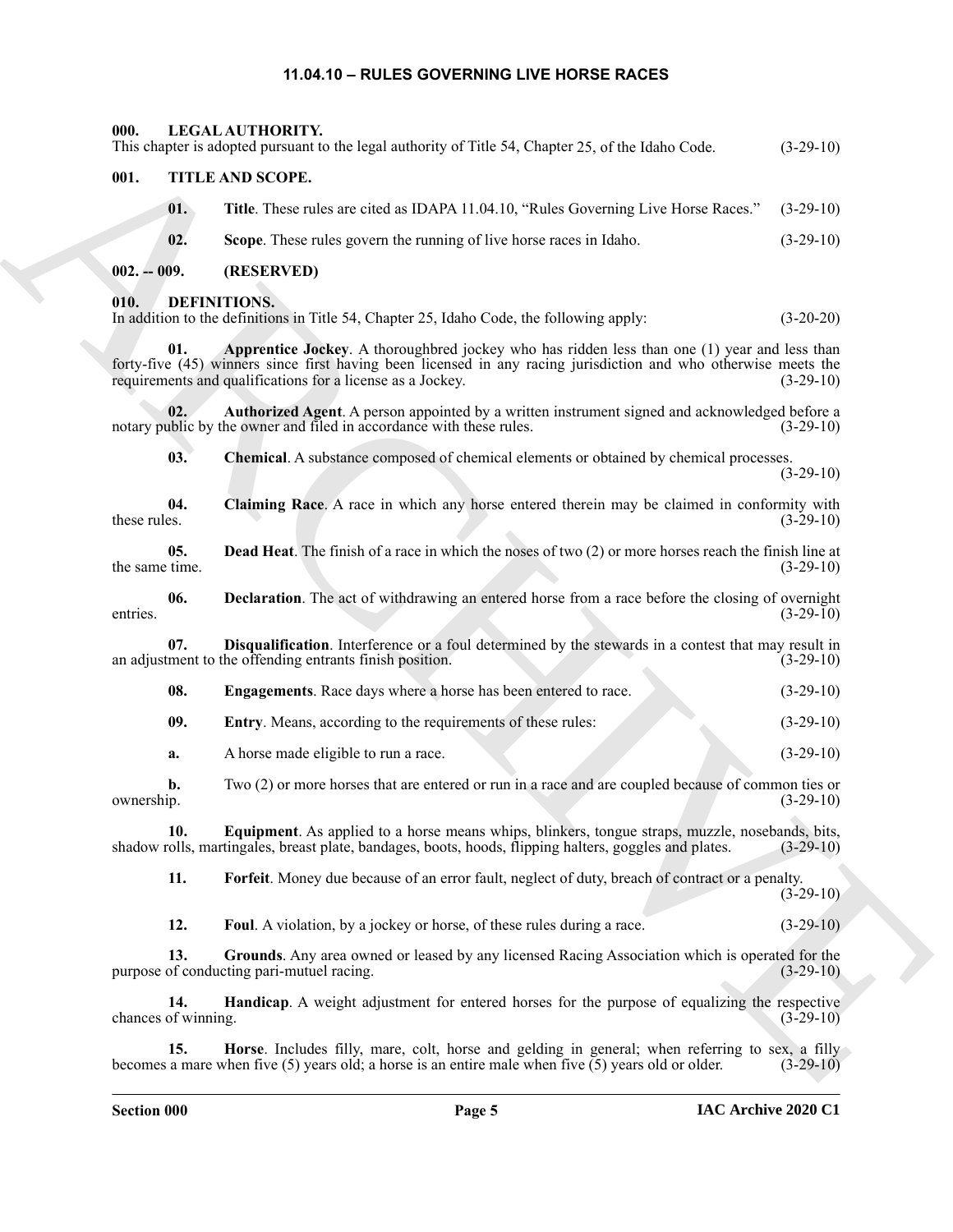<span id="page-5-2"></span><span id="page-5-1"></span><span id="page-5-0"></span>

| 16. | Jockey. A race rider, whether a licensed Jockey, apprentice, or amateur. | $(3-29-10)$ |
|-----|--------------------------------------------------------------------------|-------------|
|     | <b>Jostle.</b> To bump, push or shove.                                   | $(3-29-10)$ |

For the PolecoPhistop Commutation<br>
The Archives Archives Commutation<br>
16. **Justice Archives Archives Archives Archives Archives Archives Archives Archives Archives Archives Archives Archives Archives Archives Archives Arc 18. Maiden**. A horse that has never won a race on the flat in a state or country where racing is supervised by a legalized Racing Commission or board and where the races are covered by the Racing Form, American Quarter Horse chart books, the Appaloosa Horse Club chart books, the Paint Horse chart books and the Arabian Horse chart books. A maiden that has been disqualified after finishing first still is a maiden. (3-29-10)

<span id="page-5-3"></span>**19. Nomination**. The act of nominating to a stake race.  $(3-29-10)$ 

<span id="page-5-6"></span><span id="page-5-5"></span><span id="page-5-4"></span>**20. Nominator**. A person in whose name a horse is entered for a race.  $(3-29-10)$ 

**21.** Owner. Includes the owner, part owner and lessee of any horse. An interest only in the earnings of a horse does not constitute ownership. In case of husband and wife, it is presumed that joint ownership exists.

(3-29-10)

**22. Paddock**. An enclosure in which horses scheduled to compete in a contest are saddled prior to  $r^2$  racing.  $(3-29-10)$ 

**23. Person**. Any individual, association, partnership, firm, joint stock company, joint venture, trust, estate, political subdivision, public or private corporation, or any legal entity, which is recognized by law as the subject of rights and duties. (3-29-10)

<span id="page-5-8"></span><span id="page-5-7"></span>**24. Place**. Means first, second or third and in that order is called "Win," "Place," and "Show."

(3-29-10)

<span id="page-5-9"></span>

| 25. | <b>Post Position.</b> The starting position assigned. |  |  |  |  |  |  | $(3-29-10)$ |  |
|-----|-------------------------------------------------------|--|--|--|--|--|--|-------------|--|
|-----|-------------------------------------------------------|--|--|--|--|--|--|-------------|--|

<span id="page-5-12"></span><span id="page-5-11"></span><span id="page-5-10"></span>**26.** Post Time. The time set for the arrival at the starting point. (3-29-10)

**27. Preference System**. A method used by the Racing Secretary to determine the order of qualification for a race.  $(3-29-10)$ 

**28. Race**. A contest between horses for purse, stake or reward on any licensed race track and in the presence of a Judge or Judges. (3-29-10)

<span id="page-5-13"></span>**29.** Race Day. Any period of twenty-four (24) hours beginning at midnight and included in the period meeting and in the matter of penalties the word "DAY" means a "CALENDAR DAY." (3-29-10) of a race meeting and in the matter of penalties the word "DAY" means a "CALENDAR DAY."

<span id="page-5-14"></span>**30. Race Meet**. The entire consecutive period for which a license to race has been granted to any one (1) Racing Association by the Racing Commission. (3-29-10)

<span id="page-5-15"></span>**31.** Racing Association. Any person licensed by the Racing Commission to conduct live horse racing mutuel wagering. (3-29-10) and pari-mutuel wagering.

<span id="page-5-16"></span>**32. Racing Interest**. Any individual owner or any partnership of owners or corporations or any registered stable, but not including a lessee, which participates as an owning entity or nominator of a race horse. A licensed owner may participate in more than one (1) racing interest. (3-29-10) licensed owner may participate in more than one  $(1)$  racing interest.

**33. Recognized Meet**. Any meet wherever held, which is under the jurisdiction of the Idaho State Racing Commission. The Racing Commission will recognize all race meets conducted under the jurisdiction of members of the National Association of State Racing Commissioners International, or associate members or state and<br>(3-29-10) (3-29-10) other recognized authority.

<span id="page-5-18"></span><span id="page-5-17"></span>**34. Ringer**. In addition to the definitions expressed in these rules, means any horse which runs under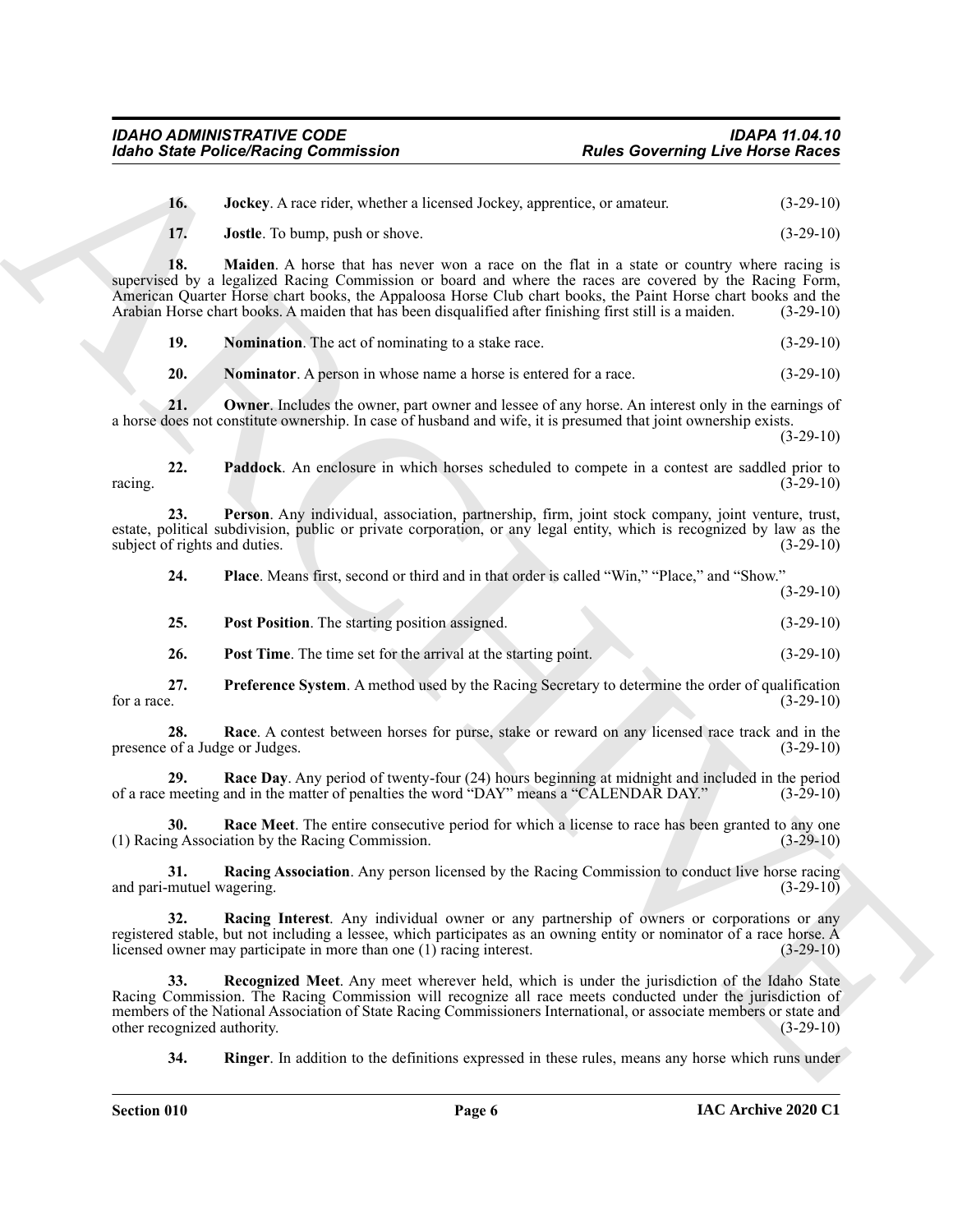the name and identity of another or under a fictitious name. (3-29-10)

<span id="page-6-6"></span><span id="page-6-5"></span><span id="page-6-4"></span>**35.** Scratch. The act of withdrawing an entered horse from the race after closing of overnight entries.  $(3-29-10)$ 

**36.** Scratch Time. The time set by the Racing Association for the closing of applications for to withdraw from the races of that day. (3-29-10) permission to withdraw from the races of that day.

**37.** Stake Race. A race to which nominators of the engaged entries contribute to a purse; to which money, or any other award, may be added; but no overnight race, regardless of its conditions, is deemed a stake race.  $(3-29-10)$ 

<span id="page-6-7"></span>

| 38. | Starter. |  | $(3-29-10)$ |
|-----|----------|--|-------------|
|     |          |  |             |

**a**. The individual approved to dispatch the horses in a race.  $(3-29-10)$ 

**b.** The horse is a "starter" for a race when the stall doors of the starting gate open in front of it at the time the starter dispatches the horses. (3-29-10)

<span id="page-6-10"></span><span id="page-6-8"></span>**39.** Stewards. The Stewards of the meeting or their duly appointed deputies.  $(3-29-10)$ 

**40.** Suspension. A temporary remedial measure designed to protect the safety and integrity of the horse dustry and the participants therein. racing industry and the participants therein.

<span id="page-6-11"></span>

| <b>Trial.</b> A race to determine qualifiers for a future race.<br>41. | $(3-29-10)$ |
|------------------------------------------------------------------------|-------------|
|------------------------------------------------------------------------|-------------|

<span id="page-6-13"></span><span id="page-6-12"></span><span id="page-6-9"></span>**42. Straightaway Race**. A race ran for a specified distance with no turns. (3-29-10)

**43. Weight for Age**. Standard weight according to the scale adopted by the Racing Commission and set forth herein. (3-29-10)

**44. Year**. A calendar year. (3-29-10)

#### <span id="page-6-0"></span>**011. -- 019. (RESERVED)**

#### <span id="page-6-14"></span><span id="page-6-1"></span>**020. ENTER, SEARCH, AND INSPECT.**

For the Police State of Construction of the same state of the same of the same of the same of the same of the same of the same of the same of the same of the same of the same of the same of the same of the same of the sam Every Racing Association, the Racing Commission, the Stewards, or trained and qualified agents of the Idaho State Police, have the right to enter, search and inspect the buildings, stables, rooms and other places where horses that are eligible to race are kept, or where property and effects of the licensee are kept within the grounds of the Racing Association. Any licensee accepting a license is deemed to have consented to such search and to the seizure of any non-approved or prohibited materials, chemicals, drugs or devices and anything apparently intended to be used in connection therewith. (3-29-10)

#### <span id="page-6-2"></span>**021. -- 029. (RESERVED)**

#### <span id="page-6-15"></span><span id="page-6-3"></span>**030. ILLEGAL PRACTICES.**

<span id="page-6-18"></span>**Offer of Bribes**. No person may give, offer or promise, directly or indirectly, to anyone any bribe, gift or gratuity in any form for the purpose of improperly influencing the result of a race. (3-29-10)

<span id="page-6-16"></span>**02. Acceptance of Bribes**. No person licensed by the Racing Commission, nor any other person, may accept or offer to accept, on his own behalf or on behalf of another, any bribe, gift or gratuity in any form to influence the result of a race.  $(3-29-10)$ 

<span id="page-6-17"></span>**03.** Conspire. No person may conspire with any other person for the commission of any corrupt or the practice in relation to racing, nor may he commit such an act on his own account. (3-29-10) fraudulent practice in relation to racing, nor may he commit such an act on his own account.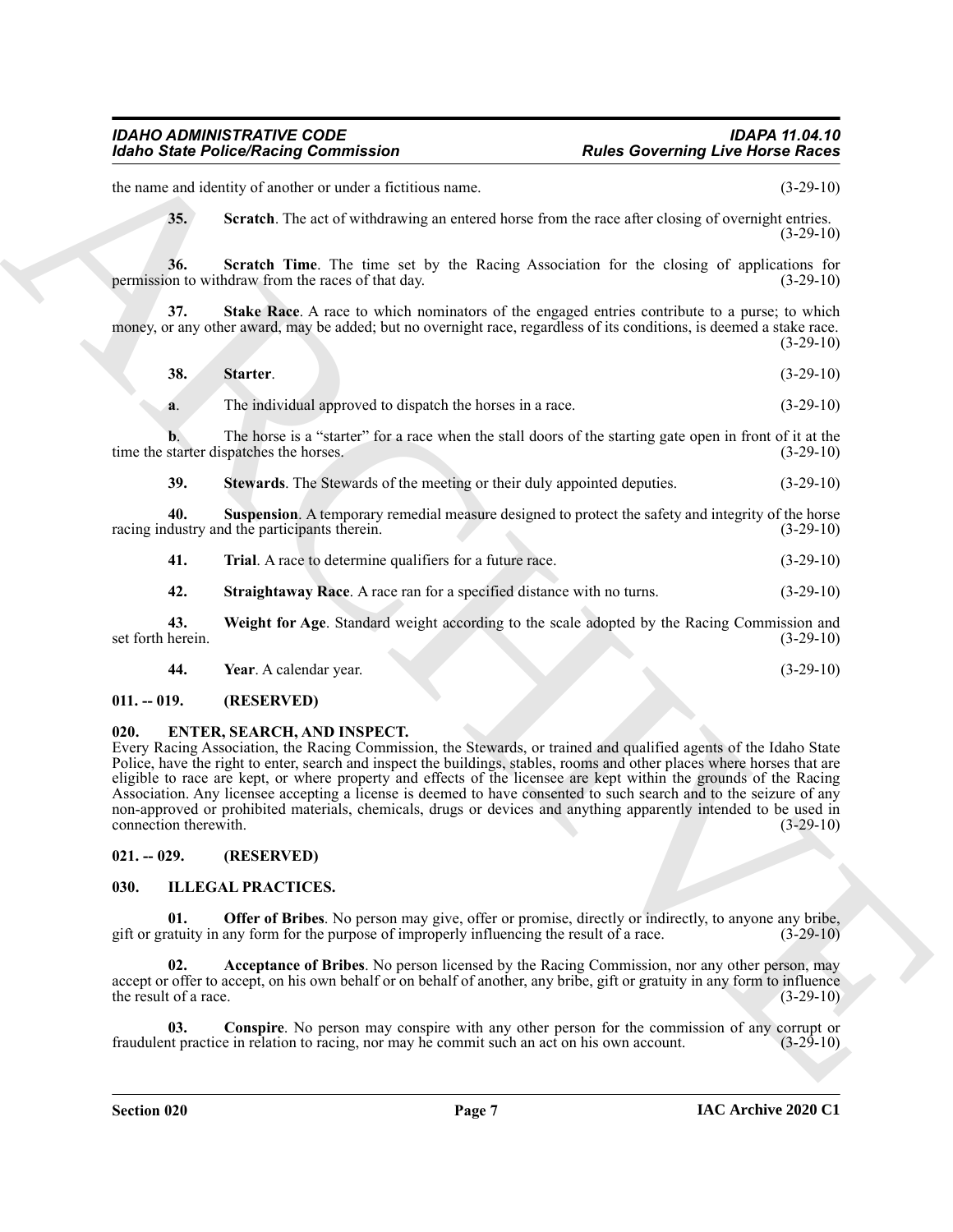<span id="page-7-15"></span>**04.** Bets. No person except the Owner or Trainer of the horse the Jockey is riding may make a bet for unt of any Jockey and then only on the horse being ridden by said Jockey. (3-29-10) the account of any Jockey and then only on the horse being ridden by said Jockey.

<span id="page-7-18"></span>**05. Shodding**. A horse starting in a race must not be shod with ordinary shoes, training shoes or bar plates except by permission of the Stewards. (3-29-10)

<span id="page-7-16"></span>**06. Devices**. No electrical or mechanical device or other appliance designed to increase or decrease the speed of a horse, other than ordinary whip, may be possessed by anyone or applied by anyone to a horse at any time on the grounds of a Racing Association during a meeting whether in a race or otherwise. (3-29-10)

<span id="page-7-19"></span>**07. Tampering**. No person may improperly tamper or attempt to tamper with any horse in such a way as to affect his speed in a race, nor may he counsel or in any way aid or abet any such tampering. (3-29-10)

<span id="page-7-17"></span>**Jockey's Spouse**. A jockey may not compete in any race against a horse which is trained by the jockey's spouse. (3-29-10)

#### <span id="page-7-0"></span>**031. -- 039. (RESERVED)**

#### <span id="page-7-4"></span><span id="page-7-1"></span>**040. CONSUMPTION OF ALCOHOL.**

No jockey, starter, assistant starter, pony person, outrider, or racing official may have present within his body any amount of alcohol while participating in any horse race held that day. (3-29-10)

#### <span id="page-7-2"></span>**041. -- 049. (RESERVED)**

#### <span id="page-7-5"></span><span id="page-7-3"></span>**050. HORSE RACES -- GENERAL RULES.**

<span id="page-7-13"></span>**01. Post Time**. Post time must be shown a reasonable time prior to the race on a clock device, provided propose, prominently displayed and clearly readable from the grandstand. (3-29-10) for that purpose, prominently displayed and clearly readable from the grandstand.

<span id="page-7-11"></span>**02.** Paddocks. Horses must be in the paddock at least twenty (20) minutes before post time and be n the paddock. (3-20-20) saddled in the paddock.

<span id="page-7-10"></span>**03. Number**. In a race, each horse must carry a conspicuous saddlecloth number and a head number, corresponding to the assigned number on the official program. In the case of an Entry, each horse making up the Entry must carry the same number (head and saddlecloth) with a distinguishing letter. In the case of a Field, the horses comprising the Field must carry an individual number. (3-29-10)

<span id="page-7-9"></span>**04. Jockey**. After the horses enter the track, no Jockey may dismount and no horse is entitled to the care of an attendant without consent of the Stewards or the Starter, and the horse must be free of all hands other than those of the Jockey or assistant starter before the starter dispatches the Field. (3-29-10) those of the Jockey or assistant starter before the starter dispatches the Field.

<span id="page-7-6"></span>**05.** Accidents. In case of accident to a Jockey, his mount, or equipment, the Stewards or the starter may permit the Jockey to dismount and the horse to be cared for during the delay, and may permit all Jockeys to dismount and all horses to be attended during the delay. and all horses to be attended during the delay.

<span id="page-7-8"></span>**06. Injured Jockey**. If a Jockey is injured on the way to the post so as to require replacement, the horse must be taken to the paddock and another Jockey and equipment obtained. (3-29-10)

<span id="page-7-12"></span>**07. Parade**. All horses must parade and, under penalty of disqualification, carry their weight from the to the starting post, such parade to pass the Stewards' stand. (3-29-10) paddock to the starting post, such parade to pass the Stewards' stand.

Models Same Pelockheim Geometrics and between the large of the state over the state of the state of the state of the state of the state of the state of the state of the state of the state of the state of the state of the **Delays**. After entering the track, no more than twelve (12) minutes may be consumed in the parade of the horses to the post except in cases of unavoidable delay. After passing the stand once, horses will be allowed to break formation and canter, warm up or go as they please to the post. When horses have reached the post, they must<br>be started without unnecessary delay. (3-29-10) be started without unnecessary delay.

<span id="page-7-14"></span><span id="page-7-7"></span>**09. Willful Delay**. No person may willfully delay the arrival of a horse at the post. (3-29-10)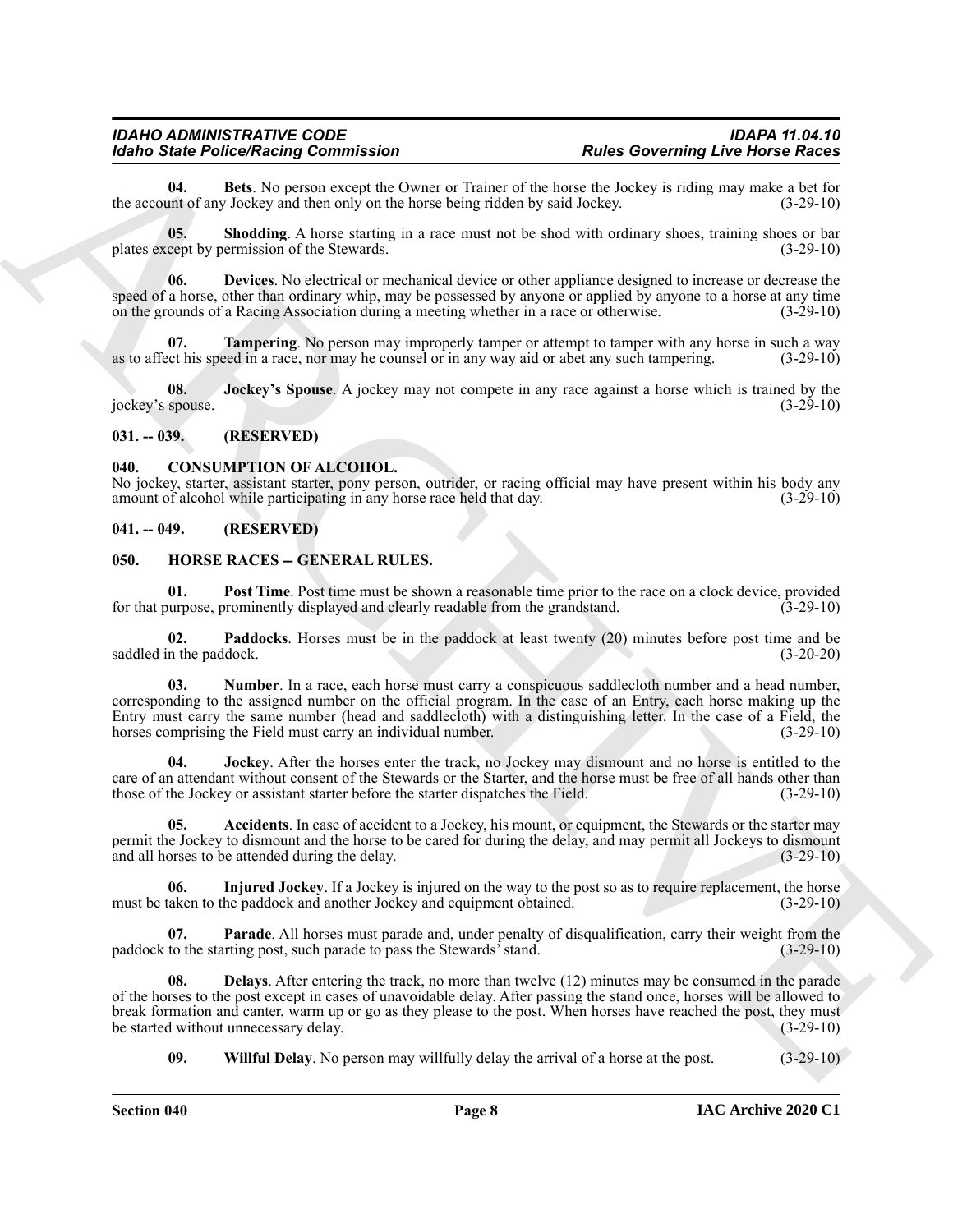<span id="page-8-5"></span>**10. Selection of Horses**. When the number of horses competing in a race exceeds the numbered capacity of the tote, the Field horses are to be selected by the handicapper or the Racing Secretary. (3-29-10)

<span id="page-8-4"></span>**11. Limit on Number of Horses**. No more than eight (8) horses may start in any race on a one-half (1/ 2) mile track. (3-29-10)

<span id="page-8-6"></span>**12. Start**. A horse may not be qualified to start in any race unless the horse has been and continues to be properly entered therein. (3-29-10)

#### <span id="page-8-0"></span>**051. -- 059. (RESERVED)**

#### <span id="page-8-13"></span><span id="page-8-1"></span>**060. STRAIGHTAWAY RACES.**

<span id="page-8-18"></span>**01. Maintain Position**. In a Straightaway Race every horse must maintain position as nearly as in the lane in which it starts. possible in the lane in which it starts.

<span id="page-8-16"></span>**02. Entitled to Room**. Every horse in the race is entitled to racing room and may not be deliberately impeded. If a horse is ridden or drifts out of its lane in such a manner that it interferes with or impedes another horse in any way, it is a foul. (3-29-10)

<span id="page-8-19"></span>**03. Offending Horse**. The offending horse may be disqualified when, in the opinion of the Stewards, the outcome of the race was affected by the foul. This applies whether the foul was caused by the horse or by the rider, irrespective of cause. (3-29-10)

<span id="page-8-14"></span>**04. Caused by Horse**. When the Stewards rule that the foul was caused by the horse, in spite of obvious efforts of the Jockey to maintain position in its lane, no blame will be attached to the Jockey. (3-29-10)

<span id="page-8-17"></span><span id="page-8-15"></span>**05. Effort of Jockey**. When the Stewards rule that the Jockey did not make an effort to prevent the foul, then the Jockey may be fined or suspended, or both. (3-29-10)

For the Police Research Commutation<br>
The Convention Clinton is a matter of logo a matter of logo a matter of logo a matter of logo and the matter of the state of the state of the Convention Clinton is a reaction of the st **06. Fined or Suspended**. A Jockey who rides the horse out of its lane or fails to make an effort to hold the horse in its lane when the horse is lugging either in or out may be fined or suspended even though no actual foul occurs.  $(3-29-10)$ 

#### <span id="page-8-2"></span>**061. -- 069. (RESERVED)**

#### <span id="page-8-7"></span><span id="page-8-3"></span>**070. RACES AROUND A TURN.**

<span id="page-8-10"></span>**01. Race Around a Turn**. In a race run around a turn, a horse that is in the clear may be taken to any part of the track, except that weaving back and forth in front of another horse may be considered interference or intimidation and may be penalized. (3-29-10)

<span id="page-8-9"></span>**02. Jostles**. If a horse or Jockey jostles another horse, the aggressor may be disqualified unless the jostled horse or Jockey was at fault or the jostle was wholly caused by the fault of some other horse or Jockey.

 $(3-29-10)$ 

<span id="page-8-8"></span>**03. Crossing Another Horse**. A horse crossing another so as to actually impede it is disqualified, unless the impeded horse was partly in fault or the crossing was wholly caused by the fault of some other horse or Jockey. (3-29-10) Jockey. (3-29-10)

<span id="page-8-12"></span>**04. Strikes**. If a Jockey willfully strikes another horse or Jockey or rides willfully or carelessly so as to injure another horse, which is in no way at fault, or so as to cause other horses to do so, the Jockey's horse is disqualified. (3-29-10)

<span id="page-8-11"></span>**05. Shorten Strides**. No Jockey may unnecessarily shorten his horses stride so as to give the appearance of having suffered a foul. (3-29-10)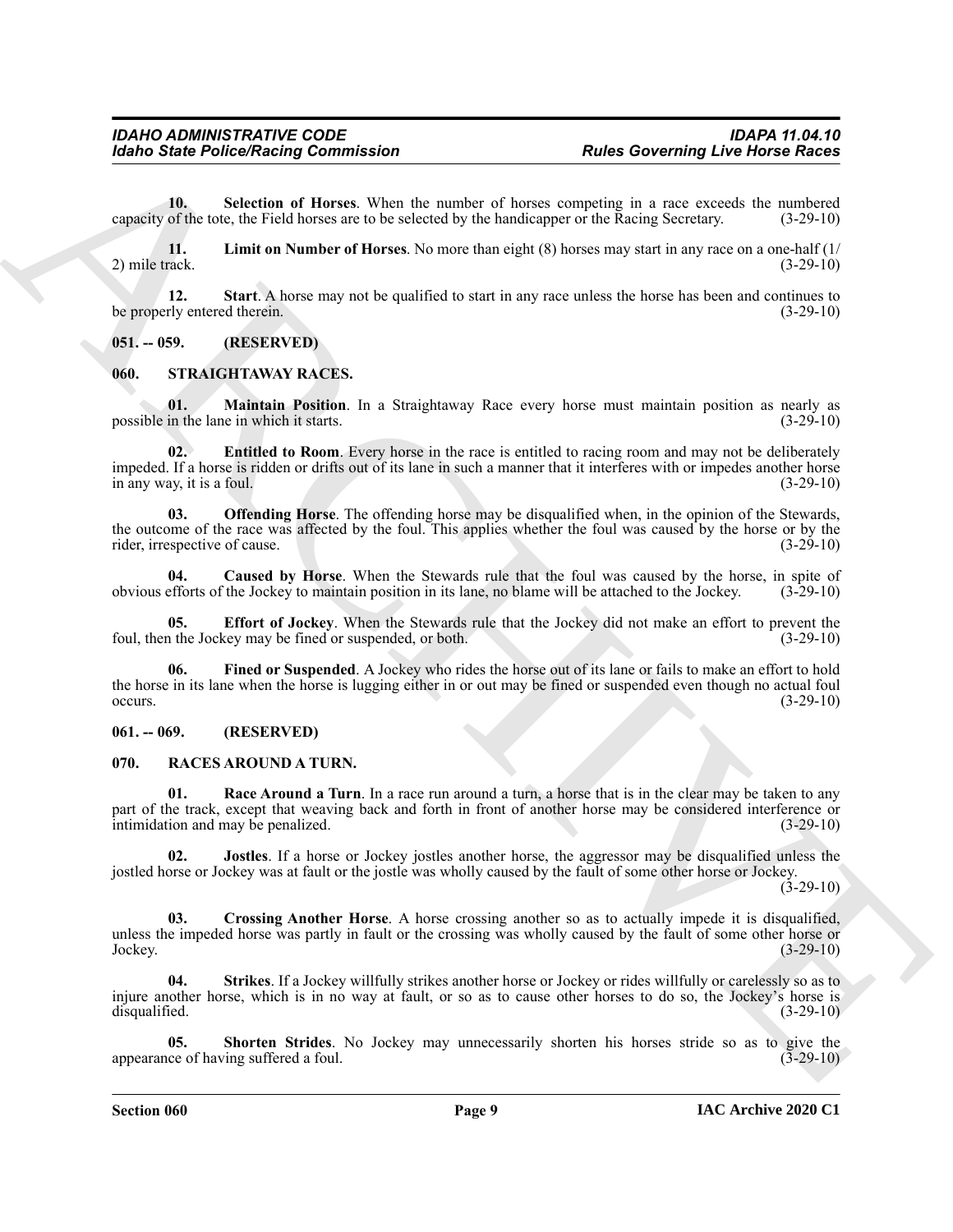#### <span id="page-9-0"></span>**071. -- 079. (RESERVED)**

#### <span id="page-9-12"></span><span id="page-9-1"></span>**080. DISQUALIFICATION.**

<span id="page-9-14"></span>The Stewards are vested with the power to determine the extent of disqualification in case of fouls. (3-29-10)

**01. Placing**. They may place the offending horse behind such horses as in their judgment it interfered hey may place it last. (3-29-10) with or they may place it last.

<span id="page-9-13"></span>**02. Entries**. When a horse is disqualified under these rules, the other horse or horses in the same race coupled as an Entry may be disqualified. (3-29-10)

#### <span id="page-9-2"></span>**081. -- 089. (RESERVED)**

#### <span id="page-9-9"></span><span id="page-9-3"></span>**090. CLAIMS OF FOUL.**

Claims of foul under these rules can only be received from the owner, trainer or jockey of the horse alleged to be aggrieved and must be made to the Clerk of the Scales or to the Stewards before the jockey has passed the scales. But nothing in these rules prevents the Stewards taking cognizance of foul riding. (3-29-10)

<span id="page-9-10"></span>**01. Fouls**. Any Jockey against whom a foul is claimed will be given the opportunity to appear or communicate with the Stewards before any decision is made.  $(3-29-10)$ 

<span id="page-9-11"></span>**02. Frivolous Complaints**. An owner, trainer, or jockey who frivolously complains his horse was crossed or jostled may be subject to disciplinary action. (3-29-10)

#### <span id="page-9-4"></span>**091. -- 099. (RESERVED)**

#### <span id="page-9-8"></span><span id="page-9-5"></span>**100. BEST EFFORT.**

**Example Police State Project Nations 2** *Police State Chapter and the Chapter State Chapter and the Chapter State Chapter and the Chapter State Chapter and the Chapter State Chapter and the Chapter State Chapter and the* All participants are expected to give their best efforts in races and any instructions or advice to Jockeys to ride or handle their mounts otherwise than for the purpose of winning are forbidden and such instructions must be reported immediately to the Board of Stewards by the Jockey. All persons giving or following such instructions or advice are subject to disciplinary action by the Board of Stewards. (3-20-20)

#### <span id="page-9-6"></span>**101. - 109. (RESERVED)**

#### <span id="page-9-15"></span><span id="page-9-7"></span>**110. ENTRIES AND DECLARATIONS.**

<span id="page-9-20"></span>The Racing Secretary is authorized to receive entries and declarations for all races. (3-29-10)

**01.** Overnight Race. Overnight Race Entries closes at a time designated and published by the Racing Secretary. (3-29-10) Secretary. (3-29-10)

**02.** Ineligible. No person may enter or start a horse which is known or believed to be ineligible or disqualified.  $(3-29-10)$ disqualified. (3-29-10)

<span id="page-9-22"></span><span id="page-9-19"></span><span id="page-9-18"></span><span id="page-9-16"></span>**03.** Ringer. No person may enter or start a horse which is a ringer.  $(3-29-10)$ 

**04. Declaring an Entry**. No person may offer or receive money or any other benefit for declaring an Entry from a race. (3-29-10)

**05. Entry Refused**. The entries of any person, or the transfer of any Entry, may be refused without notice for reasons deemed to be in the best interest of racing as determined by the stewards. (3-29-10)

<span id="page-9-17"></span>**06. Eligible**. All horses must be eligible to start at time of Entry, and to compete in a race, a horse needs to be eligible at the time of starting that race. (3-20-20)

<span id="page-9-21"></span>**Responsibility**. Any person participating in the entry will be jointly and severally responsible and liable with the Trainer for the accuracy and authority of the entry. (3-29-10)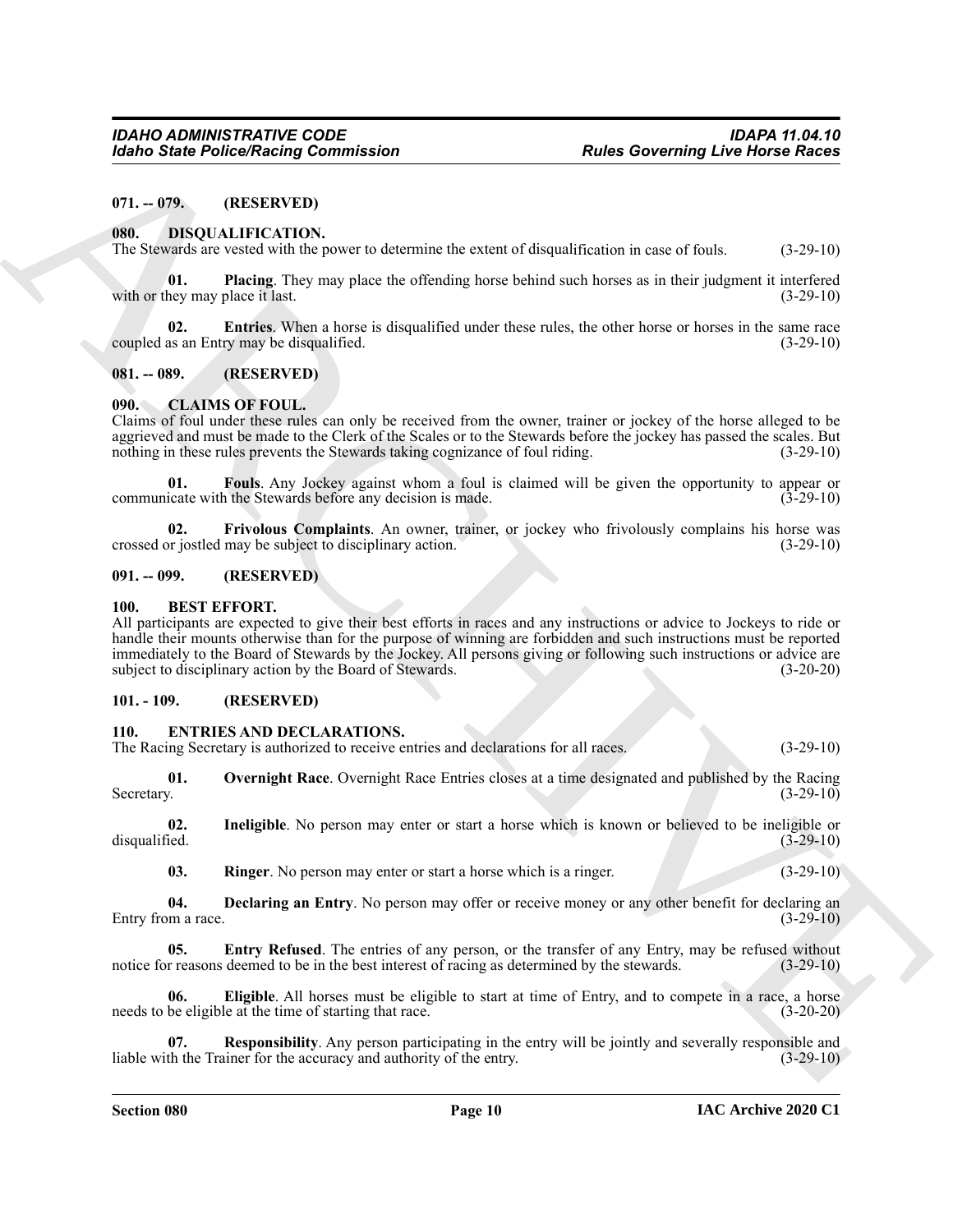<span id="page-10-12"></span>**08.** Trainer. No horse is permitted to enter or to start unless in the care and attendance of a licensed (3-29-10) Trainer. (3-29-10)

<span id="page-10-11"></span>**09. Name of Jockey**. Upon making an entry, every Trainer needs to furnish the name of the Jockey who will ride the entry or, if this is not possible, in any event to furnish the information not later than scratch time. If no Jockey has been named by that hour, the Stewards will name the best available rider for the ho no Jockey has been named by that hour, the Stewards will name the best available rider for the horse.

**10. Entry Void**. If any entry from any disqualified person or a disqualified horse is received, such entry is void and any money paid for such entry may be forfeited to the purse of the race. (3-29-10)

<span id="page-10-10"></span><span id="page-10-9"></span><span id="page-10-7"></span><span id="page-10-6"></span>**11. Entries**. All entries are under the supervision of the Stewards. (3-29-10)

## <span id="page-10-0"></span>**111. -- 112. (RESERVED)**

#### <span id="page-10-1"></span>**113. COUPLED ENTRIES.**

**01. Coupled Entries**. Two (2) or more horses that are entered in a race will be joined as a mutuel entry and single betting interest if they are owned or leased in whole or in part by the same racing interest or are trained by a trainer who owns or leases any interest in any of the other horses in the race, except: (3-29-10)

**a.** Multiple horses owned by the same racing interest may be uncoupled in stake races for the purpose utuel wagering; or (3-29-10) of pari-mutuel wagering; or

**b.** Multiple horses owned by the same racing interest may be uncoupled for the purpose of pari-<br>(4-11-15) mutuel wagering.

<span id="page-10-8"></span>**02. Overnight Race**. No more than two (2) horses owned by the same racing interest may be entered in an overnight race. Under no circumstances may both horses of such an entry start to the exclusion of a single entry. When making an entry, a preference for one (1) of the horses must be made. (4-11-15)

#### <span id="page-10-2"></span>**114. (RESERVED)**

#### <span id="page-10-16"></span><span id="page-10-3"></span>**115. WRITTEN ENTRIES.**

Entries and declarations must be made in writing and signed by the Trainer of the horse, or his delegate or some person deputized by him, except: (3-29-10)

<span id="page-10-18"></span>**01. Telephone**. Entries may be made by telephone or facsimile if approved by the State Steward. All telephone or facsimile entries must be signed by the Trainer of the horse, or his delegate or some person authorized by him, before the horse will be allowed to start in any race. (3-29-10) him, before the horse will be allowed to start in any race.

<span id="page-10-17"></span>**02. Entry Blanks**. Each Racing Association must provide blank forms on which entries and declarations are to be made as approved by the Racing Commission. (3-20-20)

#### <span id="page-10-4"></span>**116. -- 119. (RESERVED)**

#### <span id="page-10-15"></span><span id="page-10-13"></span><span id="page-10-5"></span>**120. REGISTRATION.**

**Example 2** Poisson Realist Commutation<br> **Example 2** Poisson Realist Commutation<br>
Traitist Commutation Commutation Realist Commutation Realist Commutation Commutation Commutation Commutation<br>
Traitist Commutation Commutat **01. Duly Registered**. No thoroughbred horse will be allowed to enter or start in any race unless duly registered and named at the registry office of the Jockey Club (New York), nor will a quarter horse be allowed to enter or start in any race unless duly registered with the American Quarter Horse Association (Amarillo, Texas), nor any Appaloosa horse will be allowed to enter or start unless duly registered with the Appaloosa Horse Club, Inc., (Moscow, Idaho), with the exception that the Stewards may at their discretion, for good cause, waive this requirement if the horse is otherwise properly identified. (3-29-10)

<span id="page-10-14"></span>**02. Certificate or Facsimile**. At the time of entry, certificate or facsimile of registration from the Jockey Club (New York) or the American Quarter Horse Association (Amarillo, Texas) or the Appaloosa Horse Club,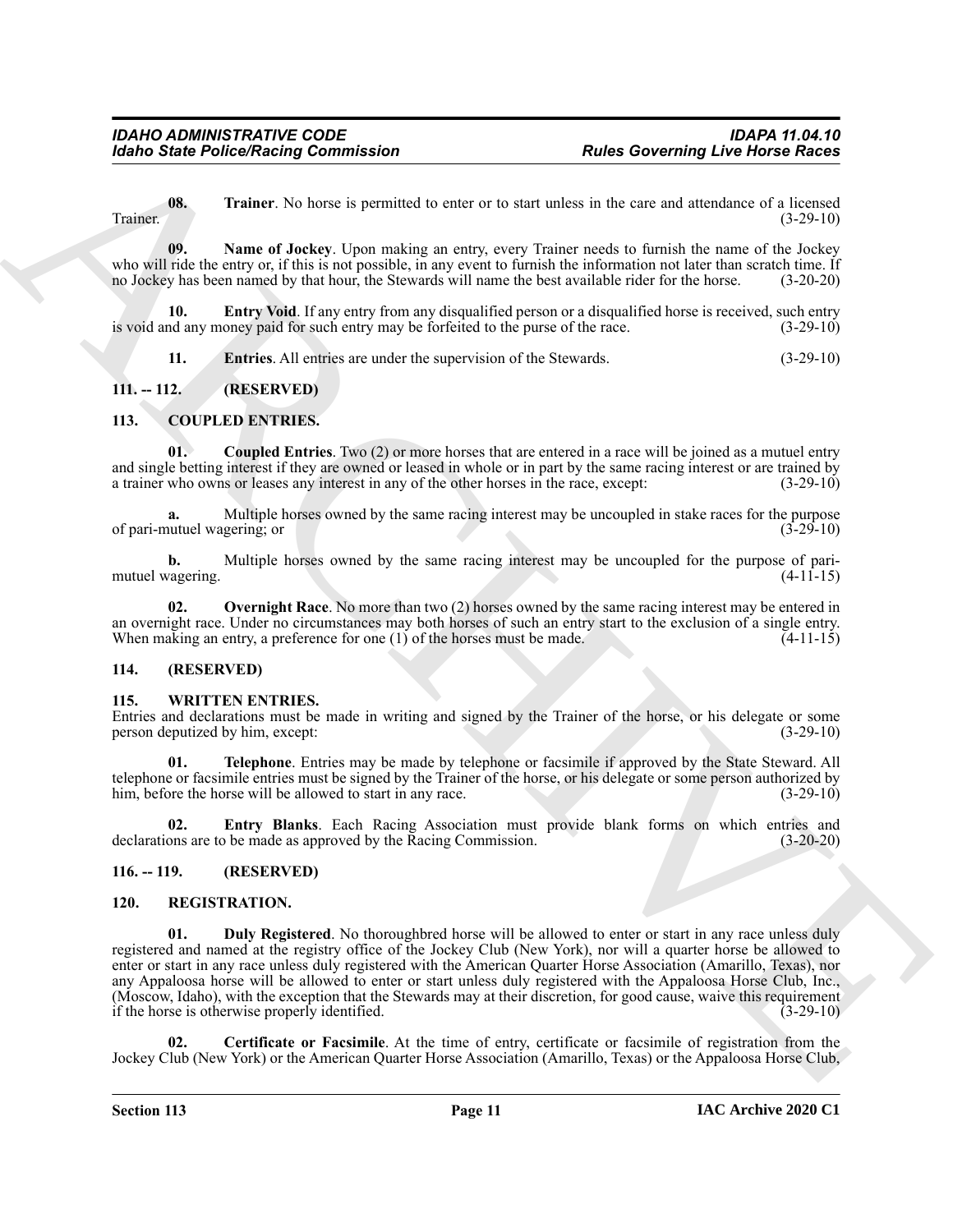<span id="page-11-15"></span>Inc., (Moscow, Idaho) of every horse starting must be filed in the office of the Racing Secretary. The Stewards may at their discretion waive this rule in the case of haul in horses. (3-29-10)

Molecule Pelocolicine Constraint Controller and the state of the state of the state of the state of the state of the state of the state of the state of the state of the state of the state of the state of the state of the **03. New Name**. If the name of a horse is changed, the new name together with the former name will be published in the official program for the first three (3) starts after the change has been made. No change of names will be acceptable unless first granted by the Jockey Club, the American Quarter Horse Association, the Appaloosa Horse Club or other registry under which the horse is registered. Violation of any part of this rule will cause the horse to be named a "RINGER" and the horse and all persons connected with the violation will be ruled off and referred to the Racing Commission. (3-29-10)

<span id="page-11-16"></span>**04. Sex Altered**. All geldings and all fillies and mares which have been "spayed" (i.e., rendered incapable of conception by whatever procedure, including removal of the ovaries) must be reported promptly by the owner or person in charge of the animal to the registry office, giving, in the case of geldings, the date of castration (or any other procedures having the effect of castration) and, in the case of fillies and mares, the date and nature of the procedure employed. (3-29-10)

<span id="page-11-0"></span>**121. -- 129. (RESERVED)**

#### <span id="page-11-7"></span><span id="page-11-6"></span><span id="page-11-1"></span>**130. IDENTIFICATION.**

**01. Identification**. If entered for the first time, a horse will be identified by stating his name, color, sex and age and the name of his sire and dam as registered. This description must be repeated in every entry until a description of the horse with its name has been published in the official program or the list of entries of the Association or in such other publication as the Racing Commission may designate. In every entry after such publication, its name and age will be sufficient. (3-29-10)

<span id="page-11-10"></span><span id="page-11-9"></span><span id="page-11-8"></span>**02. Permitted to Start**. No horse is permitted to start that has not been fully identified. (3-29-10)

**03. Responsibility**. Responsibility in the matter of establishing either the identity of a horse or its complete and actual ownership is as binding on the persons so identifying or undertaking to establish as it is on the person having the horse requiring identification and the same penalty applies to them in case of fraud or attempt at fraud. (3-29-10) fraud.  $(3-29-10)$ 

**04. Method of Identification**. All horses must have either a lip tattooed or be identified by a National Animal Identification System compliant device. (3-29-10)

<span id="page-11-2"></span>**131. -- 139. (RESERVED)**

#### <span id="page-11-11"></span><span id="page-11-3"></span>**140. OWNERSHIP.**

<span id="page-11-12"></span>**01. Disclosure of Ownership**. All ownerships in a horse must be filed with the Racing Secretary before the horse may start, and update every change in ownership thereafter during the race meeting. Failure to disclose all ownerships may result in a fine or suspension, or both. (3-20-20)

<span id="page-11-14"></span>**02. Registration of Partnerships**. No horse involved in a partnership will be permitted to enter or to start until the rules for the registration of partnerships have been complied with. (3-29-10)

<span id="page-11-13"></span>**03. Disqualified**. No horse will be qualified to be entered or to start in any race if owned in whole or in part by or if under the direct or indirect management of a person disqualified under Idaho Law or Racing Commission rules. (3-29-10) rules. (3-29-10)

#### <span id="page-11-17"></span><span id="page-11-4"></span>**141. -- 149. (RESERVED)**

#### <span id="page-11-5"></span>**150. WORKOUTS.**

<span id="page-11-18"></span>**01. Minimum Number of Workouts**. A horse that has never run at a recognized race meet must have a minimum of two (2) official workouts and be approved by the Starter before being eligible to start in an official race.  $(3-29-10)$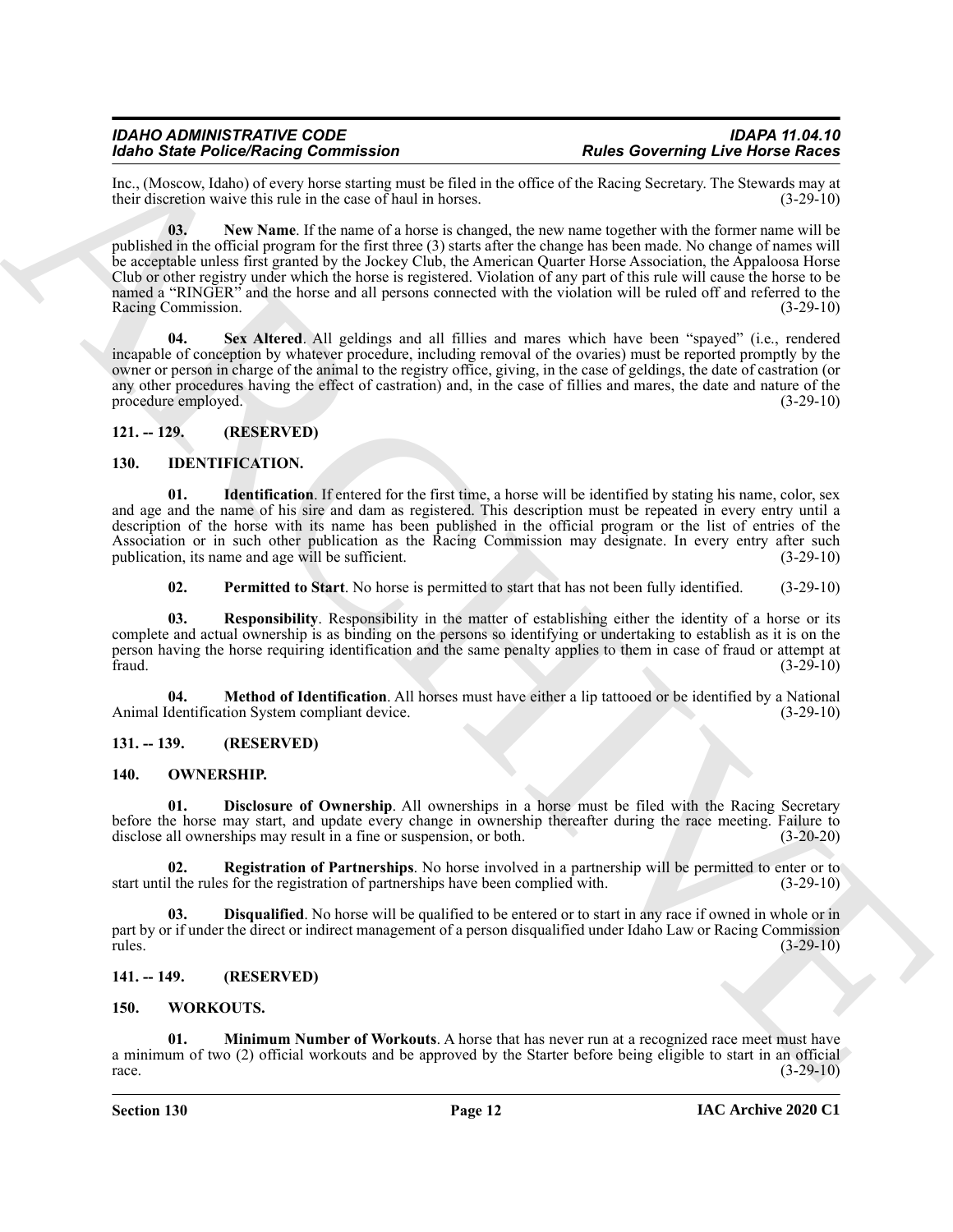For the Police State police Research Contents and the state of the state of the state of the state of the state of the state of the state of the state of the state of the state of the state of the state of the state of th **02 Recognized Meet**. Any horse that has not run at a recognized race meet in the forty-five (45) days prior to the race in which it is sought to be entered must have at least one  $\bar{1}$ ) official workout before being eligible to start in an official race. start in an official race.

<span id="page-12-21"></span><span id="page-12-20"></span>**03. Workout Around the Turn**. Any horse that has not raced around one (1) turn must have one (1) official workout around the turn before being able to enter or start any race around the turn.

<span id="page-12-0"></span>**151. -- 159. (RESERVED)**

#### <span id="page-12-6"></span><span id="page-12-1"></span>**160. ENTRIES CLOSED.**

<span id="page-12-9"></span>**01. Entries Closed at Advertised Time**. Entries must be closed at an advertised time and no entry accepted thereafter. The Racing Secretary, however, with the consent of the Stewards, may postpone closing of overnight races. (3-29-10)

<span id="page-12-7"></span>**02. Absence of Notice**. In the absence of notice to the contrary, entrance and declarations for a stakes race must be at the office of the Racing Secretary who will make provisions therefore. (3-29-10)

<span id="page-12-11"></span>**03. Hour of Closing**. When the hour for closing is designated, entries and declaration for stake races cannot be received afterwards. If an hour is not designated, then the close of entries and declarations will be at the close of the day's draw. (3-29-10) close of the day's draw.

<span id="page-12-10"></span>**04. Entries Compiled**. Entries that have closed must be complied without delay by the Racing Secretary and conspicuously posted. (3-29-10)

**05.** Changes. No changes may be made in any entry after closing of entries except the Racing  $\gamma$  may correct an error with the approval of the Stewards. (3-29-10) Secretary may correct an error with the approval of the Stewards.

<span id="page-12-12"></span><span id="page-12-8"></span>**06. Unclosed Race**. The Racing Association has the right to withdraw or change any unclosed race.  $(3-29-10)$ 

#### <span id="page-12-2"></span>**161. -- 169. (RESERVED)**

#### <span id="page-12-3"></span>**170. NOT QUALIFIED TO START.**

<span id="page-12-16"></span><span id="page-12-15"></span><span id="page-12-14"></span><span id="page-12-13"></span>**01. Listed**. No horse on the Stewards, Veterinarians, Starters, or Paddock list is qualified to start.  $(3-29-10)$ 

**02. Money Paid**. No horse is allowed to start in a race unless any stake or entrance money payable in that race has been duly paid. (3-29-10) respect to that race has been duly paid.

**03. Nominator**. The nominator is liable for the entrance money or stake and the death of a horse or mistake in its entry does not release the subscriber or transferee from liability for stake. The entrance money to the purse that is run off will not be returned on the death of a horse or its failure to start for any cause whatever.

 $(3-29-10)$ 

<span id="page-12-17"></span>**04. Registration Papers**. No horse is allowed to start unless the horses registration papers are on file in the Racing Secretary's office. (3-29-10)

<span id="page-12-18"></span>**05. Unlicensed Owner**. No horse is allowed to start unless the horses owner has been licensed by the Racing Commission. (3-29-10)

#### <span id="page-12-4"></span>**171. -- 189. (RESERVED)**

#### <span id="page-12-19"></span><span id="page-12-5"></span>**190. PREFERENCE SYSTEM.**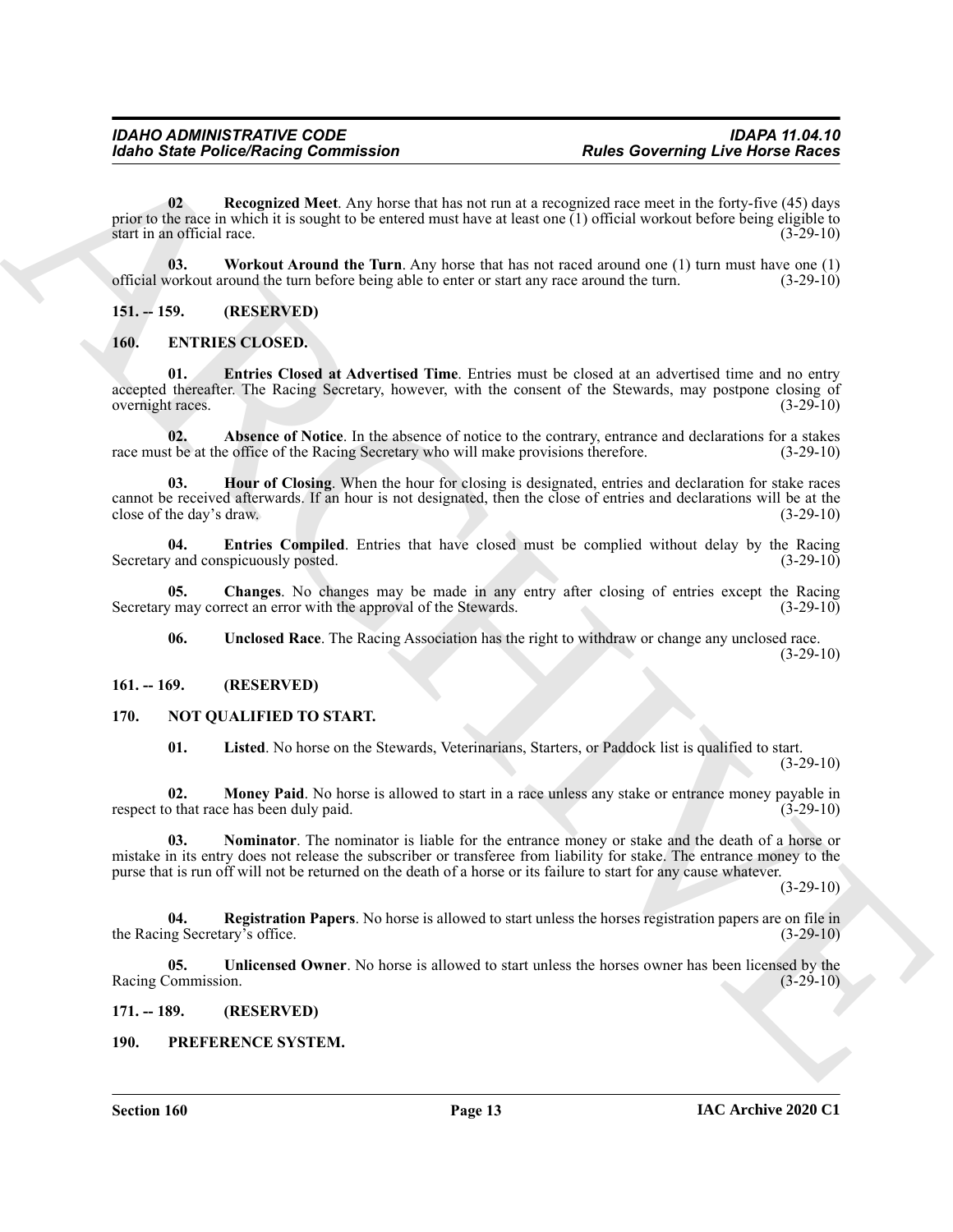<span id="page-13-19"></span>**01. Preferred List**. A copy of the preferred list will be made available to the Racing Commission and n before taking entries for the following race day. (3-29-10) horsemen before taking entries for the following race day.

<span id="page-13-16"></span>**02. Excluded Twice**. If a horse has been excluded twice consecutively, it has preference over a horse lonly once and so on. (3-29-10) excluded only once and so on.

<span id="page-13-18"></span>**03. Opportunity**. No horse will be placed on the preferred list if the Owner or Trainer thereof did not e opportunity of starting when it was presented. (3-29-10) accept the opportunity of starting when it was presented.

<span id="page-13-17"></span>**04. No Consideration**. Horses whose names appear in the entries and have an opportunity to start will be given no consideration whatsoever should they be entered for the following race day and the race overfills, except stakes races. (3-29-10) stakes races. (3-29-10)

<span id="page-13-15"></span>**05. Claim**. In entering horses on the preferred list, a claim of preference must be made at time of entry and noted on the entry or the preference will be lost and no claim of error will be considered by the Stewards if the person making the claim has signed an entry not marked in keeping with these rules. (3-29-10) person making the claim has signed an entry not marked in keeping with these rules.

#### <span id="page-13-0"></span>**191. -- 194. (RESERVED)**

#### <span id="page-13-7"></span><span id="page-13-4"></span><span id="page-13-1"></span>**195. NOMINATIONS AND ENGAGEMENTS.**

<span id="page-13-10"></span>**01. Nominations and Engagements**. Nominations and all entries or rights of entry are valid when a horse is sold with its engagements duly transferred in duly registered partnerships when subscriptions, entries and rights of entry survive in the remaining partners and when entries under the decedent's subscriptions have been made previous to the decedent's death by the transfer of the rights of entry. (3-29-10)

**Example Professional Constraints** Constraints and the latter state of the state of the state of the state of the state of the state of the state of the state of the state of the state of the state of the state of the sta **02. When Nominations Void**. Nominations and all entries or rights of entry become void on the death of a nominator except in the case of duly registered partnerships or except, subject to the sanction of the Stewards, when the personal representative of an estate of the decedent nominator for the privilege of transfer agrees to assume any and all obligations incident to the original entries. (3-29-10)

<span id="page-13-9"></span>**03. Transfer**. In case of any transfer of a horse with its engagements, such horse will not be eligible to start in any stake unless at the usual time of the running of the stake, or prior thereto, the transfer of the horse and its engagements are exhibited to the Racing Secretary when demanded. (3-29-10)

**04.** Sold. Should a horse be sold with its engagements, or any part of them, the seller cannot strike the tof any such engagements. (3-29-10) horse out of any such engagements.

<span id="page-13-8"></span><span id="page-13-6"></span><span id="page-13-5"></span>**05. Claimed Out**. When a horse is claimed out of a claiming race, its engagements are included.  $(3-29-10)$ 

**06. Engagements Voided**. If a horse is sold to a disqualified person, said horse's racing engagements is void as of the date of sale. (3-29-10)

<span id="page-13-11"></span><span id="page-13-2"></span>**196. -- 199. (RESERVED)**

#### <span id="page-13-3"></span>**200. POST POSITIONS.**

<span id="page-13-14"></span>**01. Post Positions Determined by Lot**. Post positions are determined publicly by lot in the presence of the Racing Secretary and Steward. Thereafter if a regular carded horse is excused from a race, all horses will move up in post position order. (3-29-10)

<span id="page-13-12"></span>**02. Applicability**. This rule applies unless the Association specifically provides otherwise in writing in its stake or condition book. (3-29-10)

<span id="page-13-13"></span>**Position**. Horses must take their position at the post in the post position order in which their names have been drawn, beginning from the inside rail. (3-29-10) (3-29-10)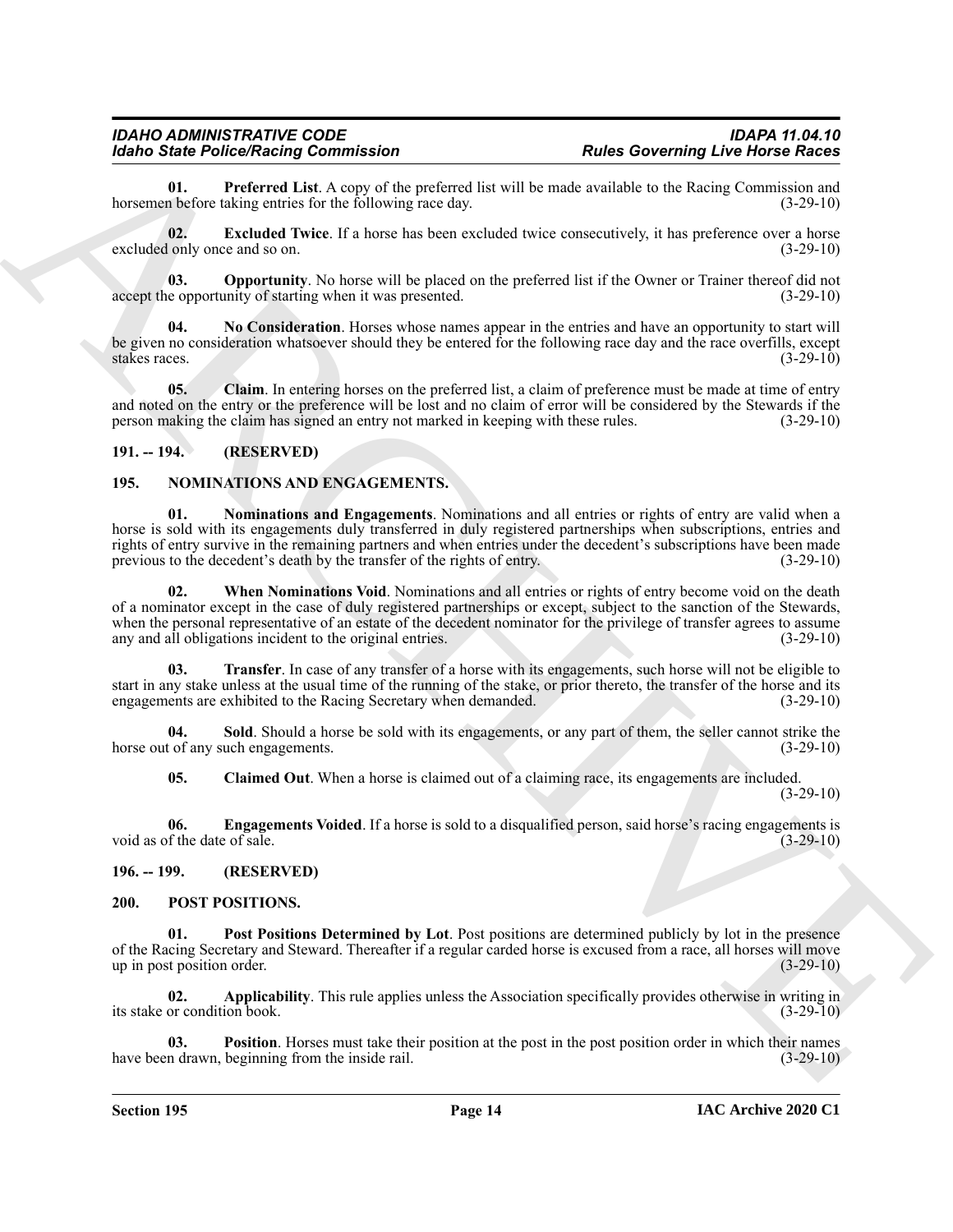#### <span id="page-14-20"></span><span id="page-14-0"></span>**201. -- 209. (RESERVED)**

#### <span id="page-14-19"></span><span id="page-14-18"></span><span id="page-14-17"></span><span id="page-14-1"></span>**210. NUMBER OF STARTERS.**

|                              | <b>Idaho State Police/Racing Commission</b>                                                                                                                                                                                                                                                                | <b>Rules Governing Live Horse Races</b> |             |
|------------------------------|------------------------------------------------------------------------------------------------------------------------------------------------------------------------------------------------------------------------------------------------------------------------------------------------------------|-----------------------------------------|-------------|
| 04.                          | Starter. The starter is the final authority as to the horses' numerical loading order into the starting<br>gate and the order may be changed by the starter with the approval of the Board of Stewards.                                                                                                    |                                         | $(3-29-10)$ |
| $201. - 209.$                | (RESERVED)                                                                                                                                                                                                                                                                                                 |                                         |             |
| 210.                         | <b>NUMBER OF STARTERS.</b>                                                                                                                                                                                                                                                                                 |                                         |             |
| 01.                          | Limit. The race is limited to the number of starters as specified in the conditions.                                                                                                                                                                                                                       |                                         | $(3-29-10)$ |
| 02.<br>overnight race, then: | More Than the Specified Number. If more than the specified number of entries is received in an                                                                                                                                                                                                             |                                         | $(3-29-10)$ |
| a.                           | Winners of a stakes race have first preference;                                                                                                                                                                                                                                                            |                                         | $(3-29-10)$ |
| b.                           | Winners have second preference;                                                                                                                                                                                                                                                                            |                                         | $(3-29-10)$ |
| c.                           | Stake placed maidens have third preference;                                                                                                                                                                                                                                                                |                                         | $(3-29-10)$ |
| d.                           | Other maidens have fourth preference; and                                                                                                                                                                                                                                                                  |                                         | $(3-29-10)$ |
| e.                           | Non-starters have fifth preference.                                                                                                                                                                                                                                                                        |                                         | $(3-29-10)$ |
| $211. - 219.$                | (RESERVED)                                                                                                                                                                                                                                                                                                 |                                         |             |
| 220.                         | <b>DEAD HEAT.</b>                                                                                                                                                                                                                                                                                          |                                         |             |
| 01.                          | <b>Dead Heat.</b> When two (2) or more horses run a dead heat, the dead heat will not be run off.                                                                                                                                                                                                          |                                         | $(3-29-10)$ |
| 02.                          | Purse Divided Equally. The owners of the horses in a dead heat must equally divide the purse<br>money and other prizes. If no agreement can be reached as to which receives the cup, plate or other indivisible prize,<br>they must draw lots for it in the presence of one $(1)$ or more of the Stewards. |                                         | $(3-29-10)$ |
| 03.                          | First Place. If a dead heat is for first place, each horse is considered a winner of the amount<br>received in accordance with Subsection 202.02 of these rules.                                                                                                                                           |                                         | $(3-29-10)$ |
| $221. - 229.$                | (RESERVED)                                                                                                                                                                                                                                                                                                 |                                         |             |
| 230.                         | DECLARATIONS.                                                                                                                                                                                                                                                                                              |                                         |             |
| 01.<br>Secretary.            | Scratched or Declared. No horse is considered scratched or declared until the Trainer or an<br>authorized agent, or some person authorized by the Trainer, has given due and timely notice in writing to the Racing                                                                                        |                                         | $(3-29-10)$ |
| 02.                          | Stake Races. For stake races, if a horse is not named through the entry box at the specified time of<br>closing, the horse is automatically out.                                                                                                                                                           |                                         | $(3-29-10)$ |
| 03.                          | <b>Irrevocable.</b> The declaration or scratch of a horse is irrevocable.                                                                                                                                                                                                                                  |                                         | $(3-29-10)$ |
| 04.                          | Miscarriage. If the miscarriage of any declaration by mail or otherwise is alleged, satisfactory<br>proof of such miscarriage is required; otherwise, the declaration is accepted as of the time alleged.                                                                                                  |                                         | $(3-29-10)$ |
| 05.                          | Stewards. All declarations are under the supervision of the Stewards.                                                                                                                                                                                                                                      |                                         | $(3-29-10)$ |
|                              |                                                                                                                                                                                                                                                                                                            |                                         |             |

#### <span id="page-14-2"></span>**211. -- 219. (RESERVED)**

## <span id="page-14-10"></span><span id="page-14-8"></span><span id="page-14-7"></span><span id="page-14-3"></span>**220. DEAD HEAT.**

# <span id="page-14-9"></span><span id="page-14-4"></span>**221. -- 229. (RESERVED)**

#### <span id="page-14-15"></span><span id="page-14-14"></span><span id="page-14-11"></span><span id="page-14-5"></span>**230. DECLARATIONS.**

#### <span id="page-14-16"></span><span id="page-14-13"></span><span id="page-14-12"></span><span id="page-14-6"></span>**231. -- 239. (RESERVED)**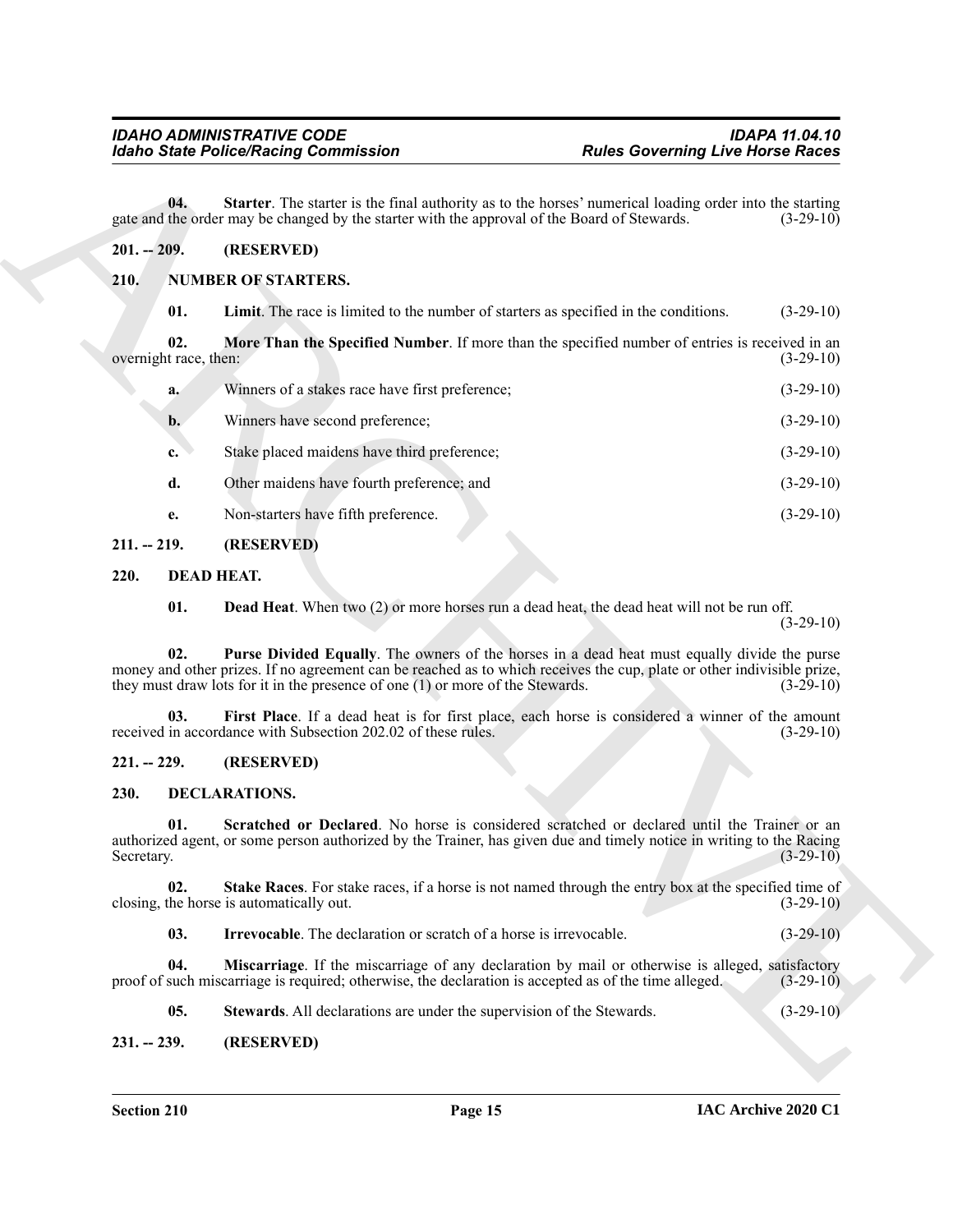#### <span id="page-15-0"></span>**240. SCRATCHES.**

<span id="page-15-16"></span><span id="page-15-15"></span><span id="page-15-13"></span>**01. Scratches**. A horse may be scratched from a race if eight (8) betting interests remain in the race.  $(3-29-10)$ 

For the Poisson Research Commutation<br>
24. We also the control of the secondary commutation<br>
24. We also the secondary of the secondary from a reason of region (b) had the state second in the second<br>
25. We also distribute **02. Request to Withdraw**. If there are more requests to withdraw than are available, permission to withdraw will be decided by lot. However, in all races involving the Daily Double or Trifecta, no entry may be withdrawn that would reduce the starting field to less than the number designated by the Racing Secretary except with the permission of the Stewards. (3-29-10)

<span id="page-15-14"></span>**03. Other Causes**. No other entries will be excused except upon receipt of a Veterinarian's Certificate of unfitness, a change of track conditions since the time of entry, or other causes acceptable to the Stewards.

 $(3-29-10)$ 

## <span id="page-15-1"></span>**241. -- 249. (RESERVED)**

#### <span id="page-15-9"></span><span id="page-15-2"></span>**250. COLORS.**

<span id="page-15-11"></span>**01. Racing Colors**. Owners may obtain suitable racing colors that must be registered annually, with the owners' license application. (3-29-10) together with the owners<sup>3</sup> license application.

<span id="page-15-10"></span>**02. Fine**. Anyone using colors other than their own are subject to a fine. However, in case of emergency, the Stewards may allow the use of substitute colors which must be of standard track colors furnished by the Racing Association. (3-29-10) (3-29-10)

<span id="page-15-12"></span>**03. Standard Colors**. Racing Associations may use standard colors if approved by the Racing Commission. If standard colors are used, such colors must be furnished by the Racing Association and in these instances the owner will not need to provide colors. (3-20-20) instances the owner will not need to provide colors.

#### <span id="page-15-3"></span>**251. -- 259. (RESERVED)**

#### <span id="page-15-17"></span><span id="page-15-4"></span>**260. WEIGHTS.**

The following weights are carried when they are not stated in the condition of the race: (3-29-10)

<span id="page-15-19"></span>**01. Intermediate Length**. In races of intermediate lengths, the weights for the shorter distance are carried. (3-29-10)

<span id="page-15-18"></span>**02. Allowances**. In all races, except handicaps and races where the conditions expressly state to the contrary, two-year old fillies are allowed three  $(3)$  pounds, three-year old and older fillies and mares are allowed five  $(5)$  pounds before the first of September and three  $(3)$  pounds thereafter.  $(3-29-10)$  $(5)$  pounds before the first of September and three  $(3)$  pounds thereafter.

<span id="page-15-20"></span>**03. Overnight Races**. In all overnight races, except handicaps, not more than six (6) pounds may be deducted from the scale of weight for age, except allowances; but in no case may the total of allowance of any type reduce the lowest weight below one hundred three (103) pounds, except that this minimum weight need not apply to two-year olds or three-year olds when racing older horses. (3-29-10)

<span id="page-15-21"></span>**04. Penalties**. Penalties and allowances of weight are not cumulative unless so declared by the conditions of the race. Horses not entitled to the first weight allowance in a race are not entitled to the second and so on.  $(3-29-10)$ 

#### <span id="page-15-5"></span>**261. -- 262. (RESERVED)**

#### <span id="page-15-7"></span><span id="page-15-6"></span>**263. APPRENTICE JOCKEY WEIGHT ALLOWANCE.**

<span id="page-15-8"></span>**01.** Weight Allowance. An Apprentice Jockey must ride with a five (5) pound weight allowance g with the first mount for one (1) full year from the date of the fifth winning mount. (3-29-10) beginning with the first mount for one  $(1)$  full year from the date of the fifth winning mount.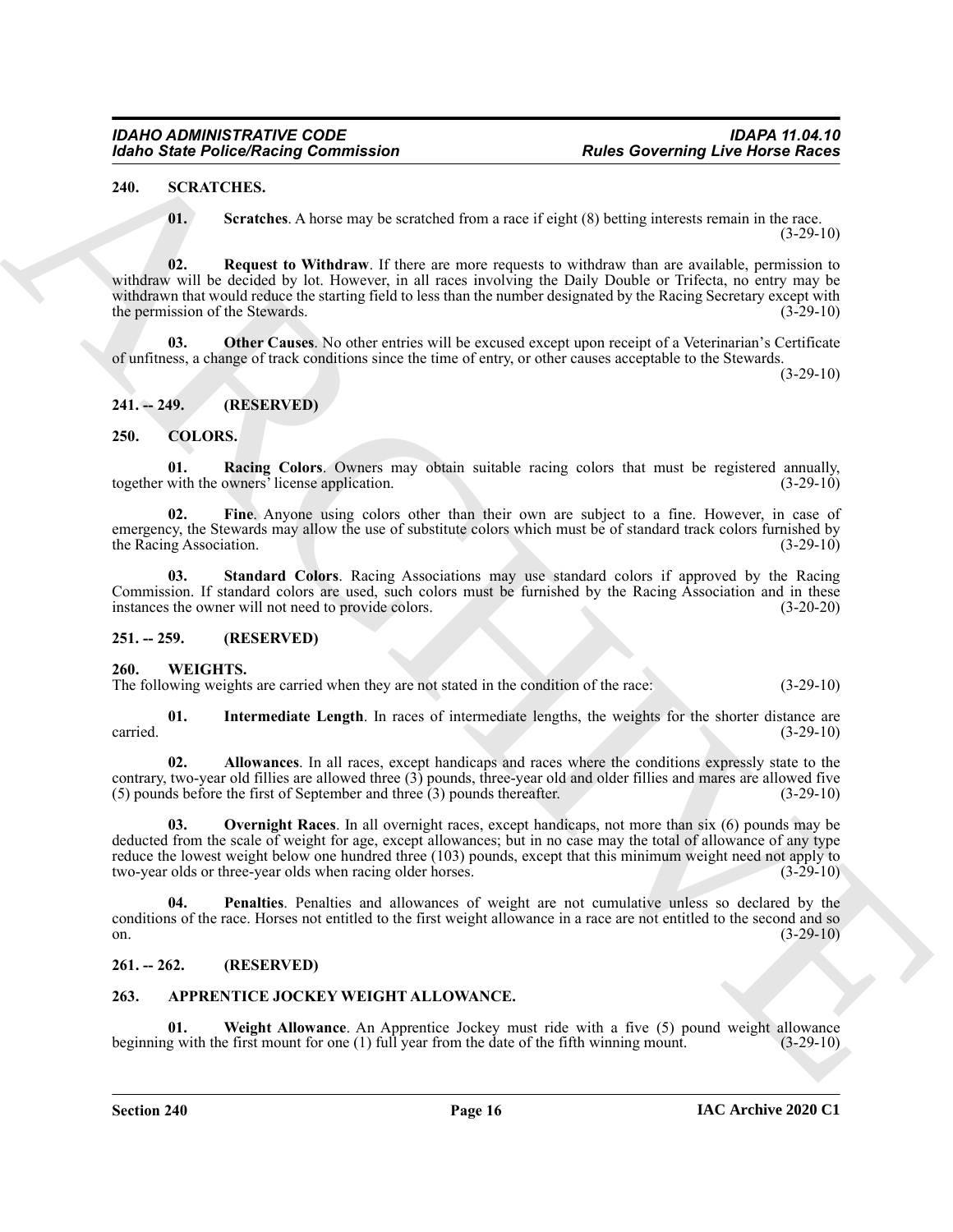#### <span id="page-16-5"></span><span id="page-16-4"></span><span id="page-16-0"></span>**264. (RESERVED)**

## <span id="page-16-10"></span><span id="page-16-9"></span><span id="page-16-8"></span><span id="page-16-1"></span>**265. WEIGHTS IN HANDICAP RACES.**

#### <span id="page-16-2"></span>**266. -- 269. (RESERVED)**

#### <span id="page-16-3"></span>**270. WEIGHT FOR AGE.**

#### <span id="page-16-7"></span><span id="page-16-6"></span>**01. Scale of Weight for Age**.

| <b>Idaho State Police/Racing Commission</b>                                                                                                                                                                                                                                                                                                                                            |                                   |                          |            |            |            |            |                |                 |                |            |                                                                                                 | <b>Rules Governing Live Horse Races</b> |                  |
|----------------------------------------------------------------------------------------------------------------------------------------------------------------------------------------------------------------------------------------------------------------------------------------------------------------------------------------------------------------------------------------|-----------------------------------|--------------------------|------------|------------|------------|------------|----------------|-----------------|----------------|------------|-------------------------------------------------------------------------------------------------|-----------------------------------------|------------------|
| 02.<br>Apprentice Jockey has failed to ride a total of forty $(40)$ winners from the date of the first winning mount, the<br>apprentice must continue to ride with a five $(5)$ pound weight allowance for one $(1)$ more year from the date of the<br>fifth winning mount or until the apprentice has ridden a total of forty $(40)$ winners, whichever comes first. $(3-29-10)$      |                                   |                          |            |            |            |            |                |                 |                |            | After One Year. If after riding one (1) full year from the date of the fifth winning mount the  |                                         |                  |
| 03.<br>consecutive days or more from the date of the apprentice's fifth winning mount because of service in the Armed<br>Forces of the United States or because of physical disablement, the Racing Commission may extend the time during<br>which such apprentice weight allowance may be claimed for a period not to exceed the period such Apprentice<br>Jockey was unable to ride. |                                   |                          |            |            |            |            |                |                 |                |            | If Unable to Ride. If an Apprentice Jockey is unable to ride for a period of fourteen (14)      |                                         | $(3-29-10)$      |
| 264.                                                                                                                                                                                                                                                                                                                                                                                   | (RESERVED)                        |                          |            |            |            |            |                |                 |                |            |                                                                                                 |                                         |                  |
| 265.                                                                                                                                                                                                                                                                                                                                                                                   | <b>WEIGHTS IN HANDICAP RACES.</b> |                          |            |            |            |            |                |                 |                |            |                                                                                                 |                                         |                  |
| 01.<br>a handicap race.                                                                                                                                                                                                                                                                                                                                                                |                                   |                          |            |            |            |            |                |                 |                |            | Weight Assignment. The Handicapper or Board of Handicappers assigns all weight to be carried in |                                         | $(3-29-10)$      |
| 02.<br>through error of the name or weight of a horse duly entered; in which case, by permission of the Stewards, the<br>omission may be rectified by the Handicapper.                                                                                                                                                                                                                 |                                   |                          |            |            |            |            |                |                 |                |            | No Alterations. No alteration may be made after publication except in the case of omission      |                                         | $(3-29-10)$      |
| $266. - 269.$                                                                                                                                                                                                                                                                                                                                                                          |                                   | (RESERVED)               |            |            |            |            |                |                 |                |            |                                                                                                 |                                         |                  |
| 270.                                                                                                                                                                                                                                                                                                                                                                                   | WEIGHT FOR AGE.                   |                          |            |            |            |            |                |                 |                |            |                                                                                                 |                                         |                  |
|                                                                                                                                                                                                                                                                                                                                                                                        |                                   |                          |            |            |            |            |                |                 |                |            |                                                                                                 |                                         |                  |
| 01.                                                                                                                                                                                                                                                                                                                                                                                    |                                   | Scale of Weight for Age. |            |            |            |            |                |                 |                |            |                                                                                                 |                                         |                  |
| <b>DISTANCE</b>                                                                                                                                                                                                                                                                                                                                                                        | <b>AGE</b>                        | <b>JAN</b>               | <b>FEB</b> | <b>MAR</b> | <b>APR</b> | <b>MAY</b> | <b>JUN</b>     | <b>JUL</b>      | <b>AUG</b>     | <b>SEP</b> | <b>OCT</b>                                                                                      | <b>NOV</b>                              | <b>DEC</b>       |
| 1/4 Mile                                                                                                                                                                                                                                                                                                                                                                               | 2yrs                              | 104                      | 104        | 104        | 108        | 108        | 108            | 112             | 112            | 112        | 116                                                                                             | 116                                     | 116              |
|                                                                                                                                                                                                                                                                                                                                                                                        | 3yrs                              | 120                      | 120        | 120        |            | 122        | 122            | 124             | 124            | 124        | 126                                                                                             | 126                                     | 126              |
|                                                                                                                                                                                                                                                                                                                                                                                        | 4yrs                              | 128                      | 128        | 128        | 128        | 128        | 128            | 128             | 128            | 128        | 128                                                                                             | 128                                     | 128              |
| 1/2 Mile                                                                                                                                                                                                                                                                                                                                                                               | & up<br>2yrs                      | 105                      | 108        | 111        | 114        | 114        |                |                 |                |            |                                                                                                 |                                         |                  |
|                                                                                                                                                                                                                                                                                                                                                                                        | 3yrs                              | 117                      | 117        | 119        | 119        | 121        | 123            | 125             | 127            | 127        | 128                                                                                             | 129                                     | 129              |
|                                                                                                                                                                                                                                                                                                                                                                                        | 4yrs                              | 130                      | 130        | 130        | 130        | 130        | 130            | 130             | 130            | 130        | 130                                                                                             | 130                                     | 130              |
|                                                                                                                                                                                                                                                                                                                                                                                        | 5yrs                              | 130                      | 130        | 130        | 130        | 130        | 130            | 130             | 130            | 130        | 130                                                                                             | 130                                     | 130 <sub>1</sub> |
|                                                                                                                                                                                                                                                                                                                                                                                        | & up                              | 13                       | 13         | 11         | 11         | 9          | $\overline{7}$ | $5\phantom{.0}$ | $\overline{4}$ | 3          | $\overline{2}$                                                                                  | $\overline{1}$                          | $\mathbf{1}$     |
| <b>Furlongs</b>                                                                                                                                                                                                                                                                                                                                                                        | 2yrs                              | 102                      | 105        | 108        | 111        | 111        |                |                 |                |            |                                                                                                 |                                         |                  |
|                                                                                                                                                                                                                                                                                                                                                                                        | 3yrs                              | 114                      | 114        | 117        | 117        | 119        | 121            | 123             | 125            | 126        | 127                                                                                             | 128                                     | 128              |
|                                                                                                                                                                                                                                                                                                                                                                                        | 4yrs                              | 129                      | 129        | 130        | 130        | 130        | 130            | 130             | 130            | 130        | 130                                                                                             | 130                                     | 130              |
|                                                                                                                                                                                                                                                                                                                                                                                        | 5yrs                              | 130                      | 130        | 130        | 130        | 130        | 130            | 130             | 130            | 130        | 130                                                                                             | 130                                     | 130              |
|                                                                                                                                                                                                                                                                                                                                                                                        | & up                              | 15                       | 15         | 13         | 13         | 11         | 9              | $\overline{7}$  | 5              | 4          | 3                                                                                               | $\overline{2}$                          | $\overline{2}$   |
| <b>One Mile</b>                                                                                                                                                                                                                                                                                                                                                                        | 2yrs                              | 96                       | 99         | 102        | 102        |            |                |                 |                |            |                                                                                                 |                                         |                  |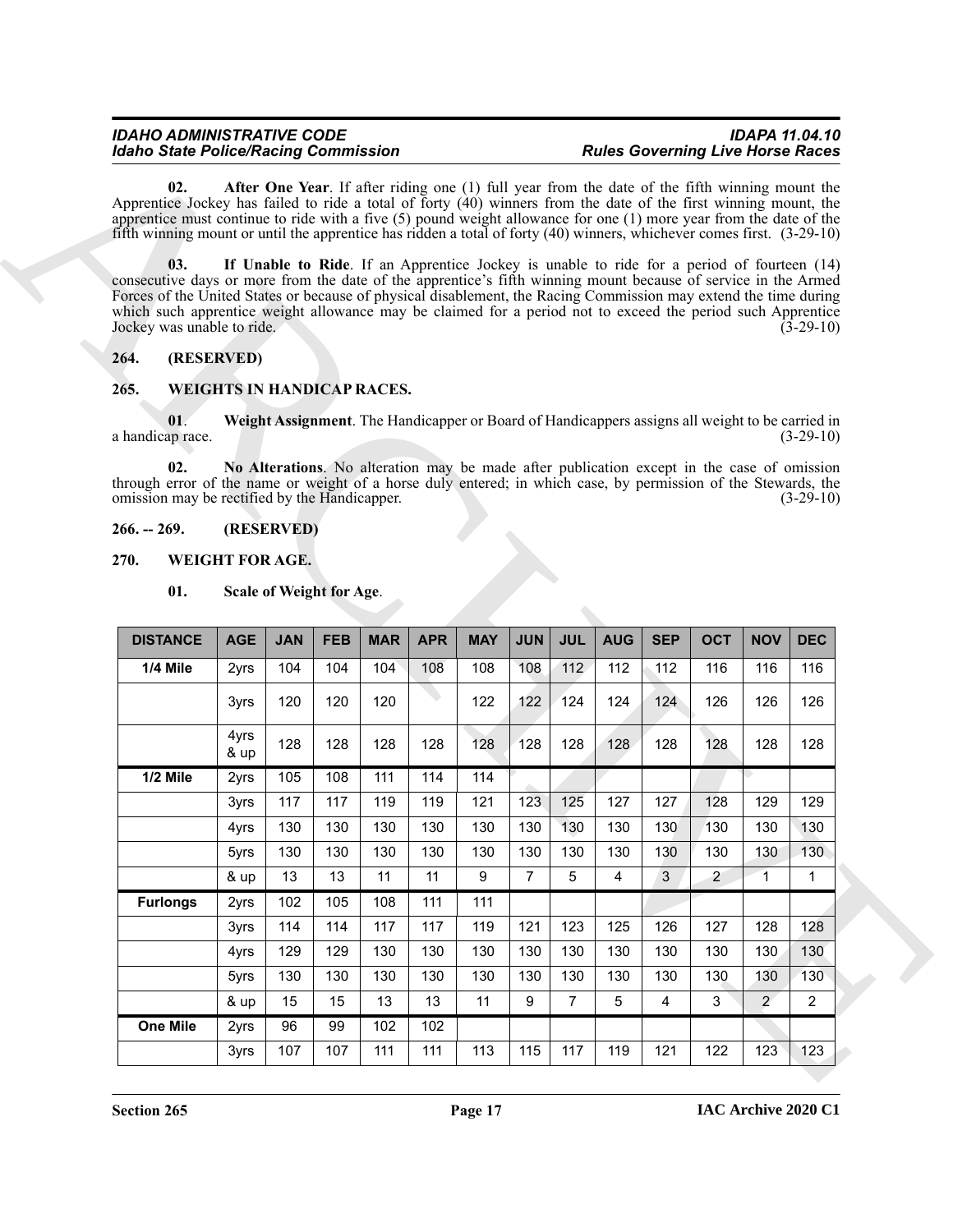|                                                                                                                                                                                                                                                                                                                    | 4yrs                        | 127        | 127       | 128       | 128       | 127       | 126       | 126       | 126            | 126            | 126                                                                                                  | 126                   | 126                        |
|--------------------------------------------------------------------------------------------------------------------------------------------------------------------------------------------------------------------------------------------------------------------------------------------------------------------|-----------------------------|------------|-----------|-----------|-----------|-----------|-----------|-----------|----------------|----------------|------------------------------------------------------------------------------------------------------|-----------------------|----------------------------|
|                                                                                                                                                                                                                                                                                                                    | 5yrs                        | 128        | 128       | 128       | 128       | 127       | 126       | 126       | 126            | 126            | 126                                                                                                  | 126                   | 126                        |
|                                                                                                                                                                                                                                                                                                                    | & up                        | 20         | 20        | 17        | 17        | 14        | 11        | 9         | $\overline{7}$ | 5              | 4                                                                                                    | 3                     | 3                          |
| 1-1/4 Mile                                                                                                                                                                                                                                                                                                         | 2yrs                        |            |           |           |           |           |           |           |                |                |                                                                                                      |                       |                            |
|                                                                                                                                                                                                                                                                                                                    | 3yrs                        | 101        | 101       | 107       | 107       | 111       | 113       | 116       | 118            | 120            | 121                                                                                                  | 122                   | 122                        |
|                                                                                                                                                                                                                                                                                                                    | 4yrs                        | 125        | 125       | 127       | 127       | 127       | 126       | 126       | 126            | 126            | 126                                                                                                  | 126                   | 126                        |
|                                                                                                                                                                                                                                                                                                                    | 5yrs                        | 127        | 127       | 127       | 127       | 127       | 126       | 126       | 126            | 126            | 126                                                                                                  | 126                   | 126                        |
|                                                                                                                                                                                                                                                                                                                    | &up                         | 24         | 24        | 20        | 20        | 16        | 13        | 10        | 8              | 6              | 5                                                                                                    | 4                     | 4                          |
| 1-1/2 Mile                                                                                                                                                                                                                                                                                                         | 2yrs                        |            |           |           |           |           |           |           |                |                |                                                                                                      |                       |                            |
|                                                                                                                                                                                                                                                                                                                    | 3yrs                        | 98         | 98        | 104       | 104       | 108       | 111       | 114       | 117            | 119            | 121                                                                                                  | 122                   | 122                        |
|                                                                                                                                                                                                                                                                                                                    | 4yrs                        | 124        | 124       | 126       | 126       | 126       | 126       | 126       | 126            | 126            | 126                                                                                                  | 126                   | 126                        |
|                                                                                                                                                                                                                                                                                                                    | 5yrs                        | 126        | 126       | 126       | 126       | 126       | 126       | 126       | 126            | 126            | 126                                                                                                  | 126                   | 126                        |
|                                                                                                                                                                                                                                                                                                                    | & up                        | 26         | 26        | 22        | 22        | 18        | 15        | 12        | 9              | $\overline{7}$ | 5                                                                                                    | 4                     | 4                          |
| 2 Miles                                                                                                                                                                                                                                                                                                            | 3yrs                        | 96         | 96        | 92        | 92        | 106       | 109       | 112       | 114            | 117            | 119                                                                                                  | 120                   | 120                        |
|                                                                                                                                                                                                                                                                                                                    | 4yrs                        | 124        | 124       | 126       | 126       | 126       | 126       | 126       | 125            | 125            | 124                                                                                                  | 124                   | 124                        |
|                                                                                                                                                                                                                                                                                                                    | 5yrs<br>& up                | 126<br>28  | 126<br>28 | 126<br>24 | 126<br>24 | 126<br>20 | 126<br>17 | 126<br>14 | 125<br>11      | 125<br>8       | 124<br>5                                                                                             | 124<br>$\overline{4}$ | 124<br>4                   |
| 02.                                                                                                                                                                                                                                                                                                                |                             |            |           |           |           |           |           |           |                |                | Limit. Exclusively for three-year olds or four-year-olds the weight is one hundred twenty-six (126)  |                       | $(3-29-10)$<br>$(3-29-10)$ |
|                                                                                                                                                                                                                                                                                                                    |                             | (RESERVED) |           |           |           |           |           |           |                |                |                                                                                                      |                       |                            |
| 01.                                                                                                                                                                                                                                                                                                                | <b>CLERK OF THE SCALES.</b> |            |           |           |           |           |           |           |                |                | In Charge of the Scales. The Clerk of the Scales is in charge of the scales furnished by the Racing  |                       | $(3-29-10)$                |
| 02.                                                                                                                                                                                                                                                                                                                |                             |            |           |           |           |           |           |           |                |                | Check the Weight. The Clerk of the Scales must check the weight of all Jockeys out and perform       |                       | $(3-20-20)$                |
| 03.                                                                                                                                                                                                                                                                                                                |                             |            |           |           |           |           |           |           |                |                | <b>Record</b> . At the time of weighing out, the Clerk of the Scales must record all overweights and |                       | $(3-20-20)$                |
| 04.                                                                                                                                                                                                                                                                                                                |                             |            |           |           |           |           |           |           |                |                | Weigh In. After each race the Clerk of the Scales must weigh in all Jockeys running fourth or        |                       | $(3-29-10)$                |
|                                                                                                                                                                                                                                                                                                                    |                             | (RESERVED) |           |           |           |           |           |           |                |                |                                                                                                      |                       |                            |
| pounds and in races exclusively for two-year olds it is one hundred twenty-two (122) pounds.<br>$271. - 279.$<br>280.<br>Association.<br>such other duties as are customary.<br>announce them publicly prior to the first race of the day and before the running of each race.<br>better.<br>$281. - 284.$<br>285. | PRE-RACE WEIGH OUT.         |            |           |           |           |           |           |           |                |                |                                                                                                      |                       |                            |
| 01.<br>minutes before the time fixed for the race.                                                                                                                                                                                                                                                                 |                             |            |           |           |           |           |           |           |                |                | Specific Horse. Every Jockey must be weighed for a specified horse no more than thirty (30)          |                       | $(3-29-10)$                |

#### <span id="page-17-12"></span><span id="page-17-0"></span>**271. -- 279. (RESERVED)**

#### <span id="page-17-7"></span><span id="page-17-6"></span><span id="page-17-5"></span><span id="page-17-4"></span><span id="page-17-1"></span>**280. CLERK OF THE SCALES.**

#### <span id="page-17-11"></span><span id="page-17-10"></span><span id="page-17-9"></span><span id="page-17-8"></span><span id="page-17-3"></span><span id="page-17-2"></span>**285. PRE-RACE WEIGH OUT.**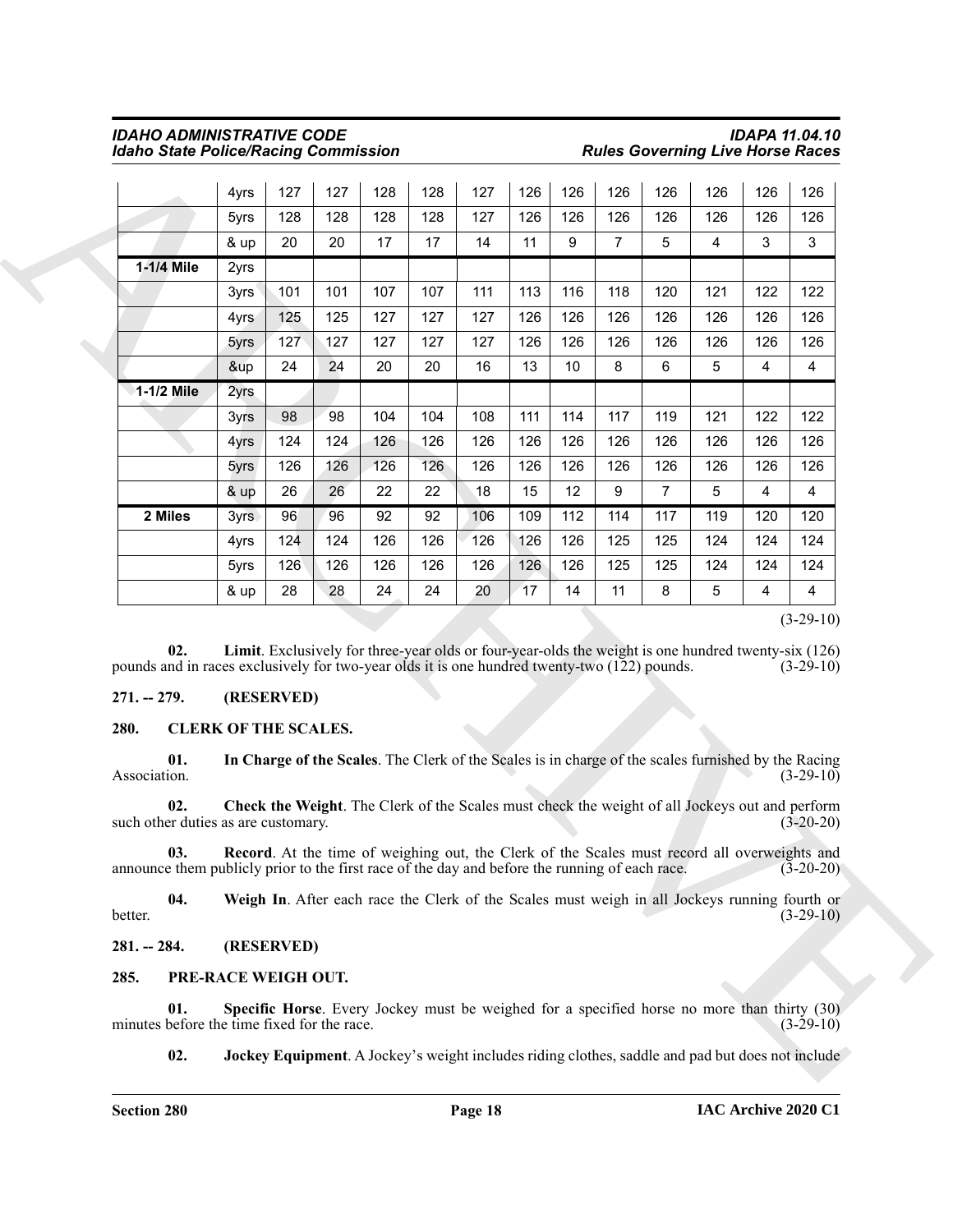the safety helmet or whip.  $(3-29-10)$ 

<span id="page-18-0"></span>**286. -- 289. (RESERVED)**

#### <span id="page-18-6"></span><span id="page-18-1"></span>**290. OVERWEIGHT.**

<span id="page-18-9"></span><span id="page-18-7"></span>**01. Overweight**. If a Jockey intends to carry overweight, the amount thereof must be declared at the veighing out. If in doubt as to the proper weight, the weight to be carried may be declared. (3-29-10) time of weighing out. If in doubt as to the proper weight, the weight to be carried may be declared.

Form Similar Policies Nearly Governingston<br>
Button Correlation of the Similar Company of the Similar Correlation of the Similar Correlation of the Similar Correlation of the Similar Correlation of the Similar Correlation **02. More Than Two Pounds**. If a Jockey intends to carry overweight exceeding by more than two (2) pounds the weight which the horse is to carry and the Trainer consents, the Jockey must declare the amount of overweight to the Clerk of the Scales at least forty-five (45) minutes before the time appointed for the race and the Clerk must state the overweight on the notice board immediately. Failure on the part of the Jockey to comply with this rule must be reported to the Stewards. (3-29-10)

<span id="page-18-8"></span>**03.** No More Than Seven Pounds. No horse may carry more than seven (7) pounds overweight, fair circuit racetracks with the permission of the stewards. (3-29-10) except at fair circuit racetracks with the permission of the stewards.

#### <span id="page-18-2"></span>**291. -- 294. (RESERVED)**

#### <span id="page-18-14"></span><span id="page-18-3"></span>**295. POST RACE WEIGH IN.**

<span id="page-18-19"></span>**01. Upon Completion of a Race**. After a race has been run and after the Jockey has pulled up the horse ridden, the Jockey must ride promptly to the area designated by the Stewards. After obtaining permission from the Judges, the Jockey must dismount and present himself to the Clerk of the Scales to be weighed in. If a Jockey is prevented from riding a mount to the Judges stand because of an accident or an illness either to the Jockey or the horse, the Jockey may walk or be carried to the scales or may be excused by the Stewards from weighing. (3-29-10)

<span id="page-18-17"></span>**Preparation for Weigh In**. Except by permission of the Stewards upon returning to the Placing Judges stand, every Jockey must unsaddle the horse ridden. No person may touch the Jockey or the horse, except by the bridle, nor cover the horse in any manner until the Jockey has removed the equipment to be weighed. (3-29-10)

<span id="page-18-15"></span>**03. Carrying Equipment**. Each Jockey must weigh in carrying over the Scales all pieces of equipment with which weighed out. Thereafter, the equipment may be given to the Jockey's attendant. (3-29-10)

<span id="page-18-18"></span>**04.** Same Weight. Each Jockey must weigh in at the same weight as that which he weighed out and, if t by more than two (2) pounds, the horse will be disqualified. (3-29-10) short of it by more than two  $(2)$  pounds, the horse will be disqualified.

<span id="page-18-16"></span>**05. More Weight**. If any Jockey weighs in at more than two (2) pounds over the proper or declared weight, the Jockey will be fined or suspended or ruled off by the Stewards, having due regard for any excess weight caused by rain or mud. The case must be reported to the Racing Commission for such action as it may deem proper.

(3-29-10)

#### <span id="page-18-4"></span>**296. -- 299. (RESERVED)**

#### <span id="page-18-10"></span><span id="page-18-5"></span>**300. PADDOCK JUDGE.**

The Paddock Judge is in charge of the paddock. (3-29-10)

<span id="page-18-13"></span><span id="page-18-12"></span><span id="page-18-11"></span>**01. Horses**. The Paddock Judge must check all horses for each race. (3-29-10)

**02. Records**. The Paddock Judge must keep a record of equipment carried by horses in races under the Paddock Judge's jurisdiction and he may not permit any change in equipment not authorized by the Stewards.

(3-20-20)

**03.** Shod. The Paddock Judge must determine that horses in the paddock are properly shod and report ularities to the Stewards. (3-29-10) any irregularities to the Stewards.

**Section 290 Page 19**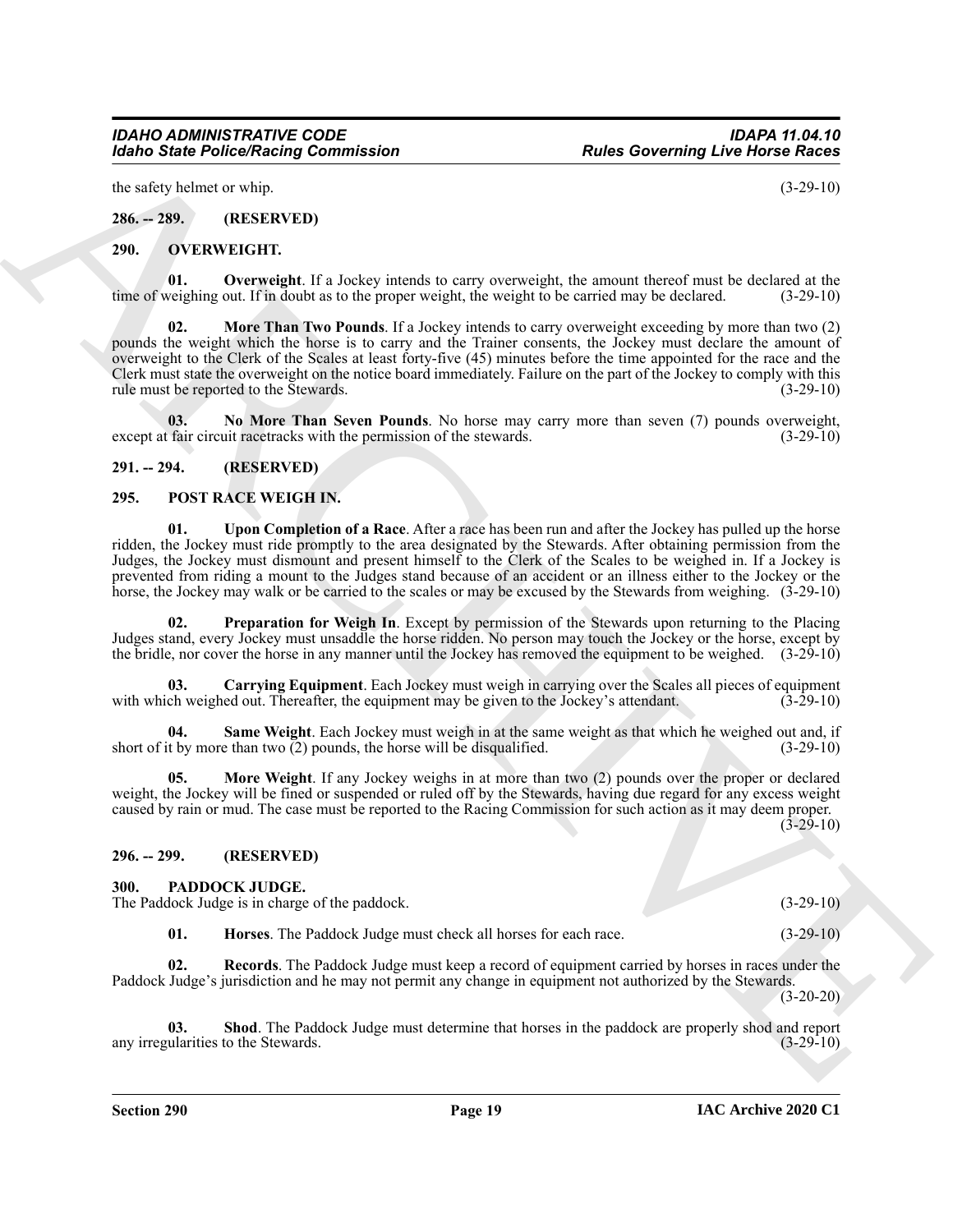<span id="page-19-11"></span>**04. Bandages**. The Paddock Judge and the Commission Veterinarian must inspect bandages on horses prior to the participation in a race. They may order removal and replacement of bandages. They must report any indications of fraud in the type of bandages or other equipment to the Stewards. (3-29-10)

<span id="page-19-12"></span>**05. Commands**. The Paddock Judge issues the command "RIDERS UP" and the order to proceed to the post parade.  $(3-29-10)$ 

<span id="page-19-13"></span>**06. Conduct**. The Paddock Judge is responsible for the conduct of all persons in the paddock and all irregularities in conduct must be reported to the Stewards. (3-29-10)

<span id="page-19-14"></span>**07. Paddock Safety**. The Paddock Judge is responsible for safety in the paddock and for safety reasons may limit the number of people allowed in the paddock area. (3-29-10)

#### <span id="page-19-0"></span>**301. -- 309. (RESERVED)**

#### <span id="page-19-4"></span><span id="page-19-1"></span>**310. EQUIPMENT.**

<span id="page-19-9"></span>**01. Permission Needed for Equipment Change**. Permission for any change of equipment from that which a horse carried in its last race must be secured from the Paddock Judge before being granted by the Stewards. Such change needs to be announced or posted for public information. (3-20-20)

<span id="page-19-5"></span>**02. Blinkers**. Permission to use or discontinue the use of blinkers must be secured from the starter eing granted by the Stewards. (3-29-10) before being granted by the Stewards.

<span id="page-19-6"></span>**03. Bridles and Whips**. All bridles and whips must be of racing design and in a clean serviceable a approved by the Stewards. All whips must have a minimum of three (3) rows of feathers. (3-29-10) condition approved by the Stewards. All whips must have a minimum of three  $(3)$  rows of feathers.

<span id="page-19-10"></span><span id="page-19-7"></span>**04. Tongue Tie**. Permission to use or discontinue the use of a tongue tie must be secured from the Judge before being granted by the Stewards. (3-29-10) Paddock Judge before being granted by the Stewards.

Models State Protection Controllation (All since the Commonweal De-Commonweal De-Commonweal De-Commonweal De-Commonweal De-Commonweal De-Commonweal De-Commonweal De-Commonweal De-Commonweal De-Commonweal De-Commonweal De-**05. Change**. Any equipment change from the time the horses enter the track until the horses are dispatched at the start of the race must be made by the Starter. If schooled before the Starter and approved by him and the Stewards before time of entry, a whip or blinkers, or both, may be used on two-year-olds and other first time starters. (3-29-10)

<span id="page-19-8"></span>**06. Head Number**. Every horse in a race must have a head number attached at the junction of the brow band and the head piece of the bridle. This number must correspond to the saddle cloth number of the horse as shown on the program. The Stewards may for good cause excuse this requirement. (3-20-20)

#### <span id="page-19-2"></span>**311. -- 319. (RESERVED)**

#### <span id="page-19-15"></span><span id="page-19-3"></span>**320. THE STARTER.**

<span id="page-19-18"></span>**01. Starter**. The Starter must give orders to secure a fair start. To avoid delay, if after reasonable efforts a horse cannot be led or backed into position, the Starter will request the horse scratched by the Stewards. (3-29-10)

<span id="page-19-19"></span>**Starting Gate**. All races must utilize a starting gate approved by the Racing Commission, except that with permission of the Stewards a race may be started with or without a gate. When the starting gate is used, it must be placed on the track at the direction of the Starter. (3-29-10) must be placed on the track at the direction of the Starter.

<span id="page-19-16"></span>**03. Assistants**. The Starter may appoint assistants but neither the Starter nor assistants may strike or use abusive language toward a Jockey. The Starter or assistant will be disciplined by the Stewards for violation of this rule. (3-29-10)

<span id="page-19-17"></span>**04. Schooled**. Horses must be schooled under the supervision of the Starter or assistants and the Starter must designate the horses to be placed on the starters list, a copy of which is to be posted in the office of the Racing Secretary. (3-20-20)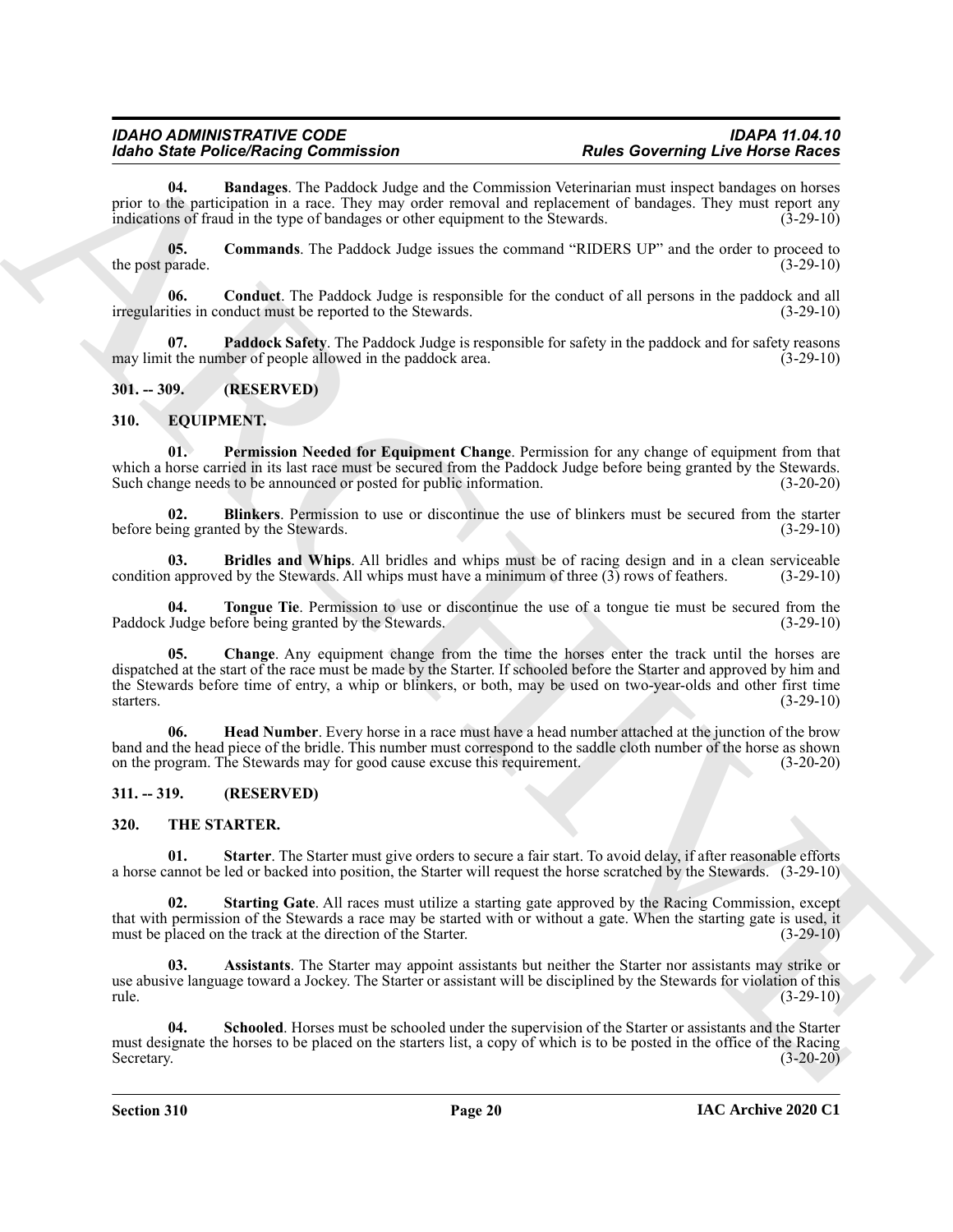<span id="page-20-18"></span>**05. Approval**. The Starter must approve all entries of two-year-olds and first time starters before they are allowed to start.  $(3-29-10)$ 

<span id="page-20-19"></span>**06. Disciplinary Action**. The Starter may recommend to the Stewards disciplinary action against Jockeys or other persons. (3-29-10)

#### <span id="page-20-0"></span>**321. -- 329. (RESERVED)**

<span id="page-20-23"></span><span id="page-20-20"></span><span id="page-20-1"></span>**330. TIMER.**

For the Police Neuron Commutation<br>
Based Contract Police Neuron Library Research 2014<br>
2013 - Applement The Start must approve all entails of one year olds and link is no start be (view Resp.<br>
221. - 122. (RESENTED)<br>
231. **01. Timers**. The Timers, the number to be determined by the Stewards, must occupy the Timer's stand or other appropriate place during the running of a race and they will record the time of each race for posting. At the close of each day's racing, they must file a written report of the time, including the fractional time, of each race of the day with the Racing Secretary. (3-29-10)

**02. Recorded Time**. The time recorded for the first horse to cross the finish line is the official time of the race. If a horse establishes a track record and it is later determined there is a presence of a drug, such track record  $\frac{1}{3-29-10}$  is null and void.  $(3-29-10)$ 

<span id="page-20-22"></span><span id="page-20-21"></span><span id="page-20-10"></span>**03. Electronic Timing**. Electronic timing devices must be approved by the Racing Commission.

 $(3-29-10)$ 

#### <span id="page-20-2"></span>**331. -- 339. (RESERVED)**

#### <span id="page-20-8"></span><span id="page-20-3"></span>**340. PATROL JUDGE.**

**01. Duties**. The Racing Association may appoint and assign Patrol Judges, as required by the Stewards, ties are to view each race from the vantage point assigned to them by the Stewards. (3-29-10) whose duties are to view each race from the vantage point assigned to them by the Stewards.

<span id="page-20-9"></span>**02. Communication**. The Racing Association must provide communication devices between the Patrol Judges and the Stewards. (3-29-10)

<span id="page-20-11"></span>**03. Report**. Prior to 9 a.m. the following work day the Patrol Judge must report in writing the Judge's ion of each race and be provided to the Stewards. (3-20-20) observation of each race and be provided to the Stewards.

#### <span id="page-20-4"></span>**341. -- 349. (RESERVED)**

#### <span id="page-20-17"></span><span id="page-20-5"></span>**350. PLACING JUDGES.**

The Placing Judge or Judges may decide which horse wins and assign respective places in the race as is proper, usually the first four (4) finishing positions. When the Judges differ, the majority governs. In determining the places of horses at the finish of a race, the Placing Judges must consider only the respective noses of such horses. (3-29-10)

#### <span id="page-20-6"></span>**351. -- 359. (RESERVED)**

#### <span id="page-20-12"></span><span id="page-20-7"></span>**360. PHOTO FINISH CAMERA.**

<span id="page-20-13"></span>**01. Approved Camera**. A photo finish camera that has been approved by the Racing Commission installed as an aid to the Placing Judges at each track. (3-29-10) must be installed as an aid to the Placing Judges at each track.

<span id="page-20-14"></span>**02. Judges Decision**. The camera is merely an aid and the decision of the Judges is final. The finish line must appear in the photos. (3-29-10)

**03. Photo Posted**. The photograph of each photo finish must be posted in at least one (1) conspicuous the track as promptly as possible after each such race. (3-29-10) place at the track as promptly as possible after each such race.

<span id="page-20-16"></span><span id="page-20-15"></span>**04. Photographic Record**. The Racing Association must keep a photographic record of each race on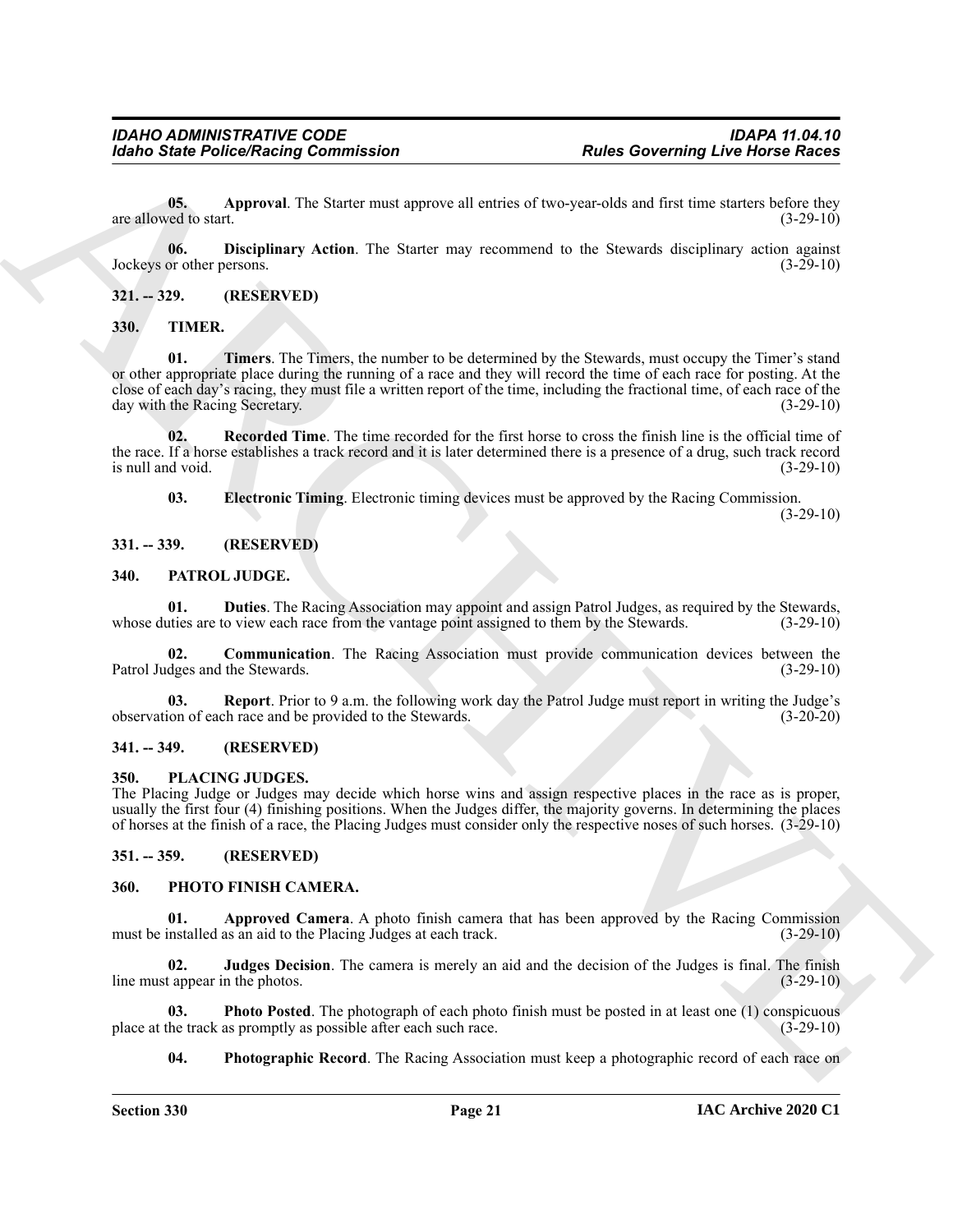file for the duration of the race meet for reference or reproduction upon request of the Racing Commission.(3-29-10)

#### <span id="page-21-17"></span><span id="page-21-16"></span><span id="page-21-0"></span>**361. PLACING ERRORS.**

**01. Errors**. Nothing in these rules may be construed to prevent the Placing Judges, with the approval of the Stewards, from correcting an error before the display of the sign "OFFICIAL." (3-29-10)

<span id="page-21-18"></span>**02. Method**. If the "OFFICIAL" sign is displayed in error, the pools and purses must be calculated for both error and correction and the Racing Association must make up any losses. (3-29-10)

#### <span id="page-21-25"></span><span id="page-21-1"></span>**362. VIDEO RECORDS.**

In instances where there was an inquiry, disqualification or suspension as a result of the running of the race, video camera tapes of races will be kept until released in writing by the Racing Commission. (3-29-10) camera tapes of races will be kept until released in writing by the Racing Commission.

<span id="page-21-2"></span>**363. -- 369. (RESERVED)**

#### <span id="page-21-10"></span><span id="page-21-3"></span>**370. CLAIMING RACES.**

All claiming races must be run in conformance with these rules and IDAPA 11.04.09 "Rules Governing Claiming Races".  $(3-29-10)$ 

<span id="page-21-4"></span>**371. -- 399. (RESERVED)**

#### <span id="page-21-22"></span><span id="page-21-19"></span><span id="page-21-5"></span>**400. STAKE RACE APPLICATIONS.**

**01. Stake Race Nomination Applications**. Stake race nomination applications must be submitted to the Racing Commission for approval. Rules adopted by the Racing Commission supersede conditions of the race.

 $(3-29-10)$ 

<span id="page-21-23"></span>**02. Weights**. Weights, or the method of selection of weights, must be listed on the nomination application. (3-29-10)

<span id="page-21-21"></span>**03. Purse**. Stake nomination applications must indicate the amount of money to be added to the purse by the Racing Association or sponsor, if any. (3-29-10) (3-29-10)

<span id="page-21-20"></span>**04. No Deductions**. No deductions may be withheld from the purse unless so stated on the nomination application. (3-29-10)

#### <span id="page-21-6"></span>**401. -- 404. (RESERVED)**

#### <span id="page-21-24"></span><span id="page-21-7"></span>**405. STAKE RACE NOMINATIONS.**

If a nominee is sold, the entry goes with the foal and fees may be kept up by the buyer. There will be no refunds. If a nominee dies, the entry fees remain in the race. (3-29-10)

#### <span id="page-21-8"></span>**406. -- 409. (RESERVED)**

#### <span id="page-21-11"></span><span id="page-21-9"></span>**410. NOMINATION AND ENTRY FEES.**

**01.** Fees Deposited. Nomination and entry fees must be deposited in an account approved by the Commission. (3-29-10) Racing Commission.

<span id="page-21-15"></span><span id="page-21-14"></span><span id="page-21-13"></span>**02. Interest**. Accrued interest must be added to the purse of the stakes race. (3-29-10)

For the Velocity of Columbia Continues and the state of the Columbia Continues (Exception 2008)<br>
Marchives and the state of the Columbia Continues of the Columbia Continues (Continues (Columbia Columbia Columbia Columbia **03. List**. A list of all horses remaining eligible must be sent to the Racing Commission and each nominator or made available on a website listed on the nomination application to the stake no later than fourteen (14) days after the closing of each payment. (3-29-10) days after the closing of each payment.

<span id="page-21-12"></span>**04. Deposits**. All monies and accrued interest must be deposited with the Horsemen's Bookkeeper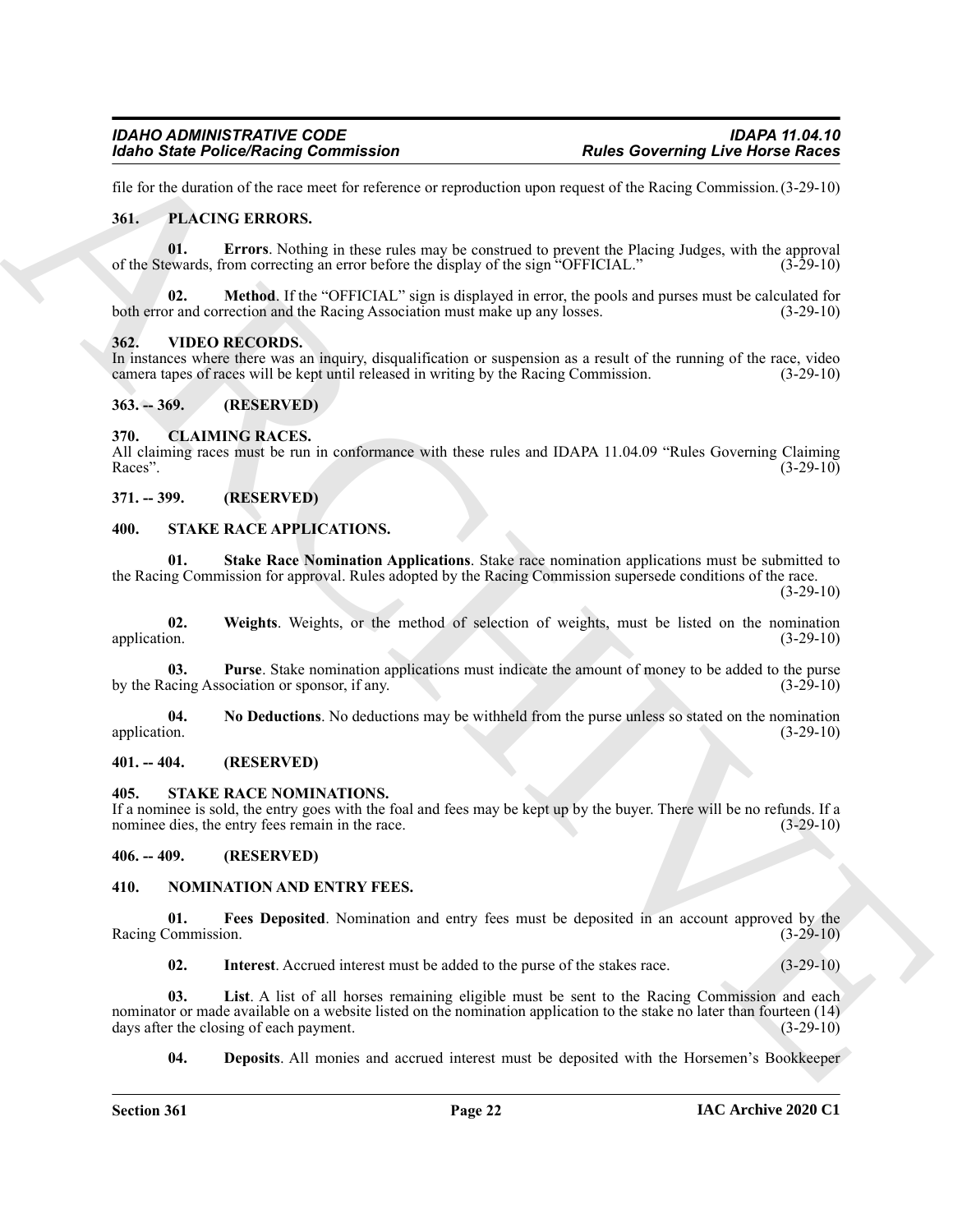prior to the day of entry. (3-29-10)

<span id="page-22-14"></span><span id="page-22-12"></span>**05. Refund**. Any horses drawing outside the gate will have the entry fee refunded.  $(3-29-10)$ 

#### <span id="page-22-0"></span>**411. -- 414. (RESERVED)**

#### <span id="page-22-1"></span>**415. CANCELLATION OF A STAKES RACE.**

A Racing Association reserves the right, with the consent of the Racing Commission, to cancel or postpone a stakes  $r = (3-29-10)$ 

#### <span id="page-22-2"></span>**416. -- 419. (RESERVED)**

#### <span id="page-22-13"></span><span id="page-22-3"></span>**420. FAILURE OF STALL GATE.**

No liability will be incurred beyond the refund of starting and entry fees if a stall gate fails to open and such horse is declared a nonstarter. (3-29-10)

## <span id="page-22-4"></span>**421. -- 424. (RESERVED)**

#### <span id="page-22-16"></span><span id="page-22-5"></span>**425. RACE OFF.**

If a stake race is declared off, all nominations and fees and accrued interest paid in connection with that race must be refunded. Incurred administration expense may be deducted, subject to review by the Racing Commission. (3-29-10)

#### <span id="page-22-6"></span>**426. -- 429. (RESERVED)**

#### <span id="page-22-20"></span><span id="page-22-17"></span><span id="page-22-7"></span>**430. STAKE TRIALS.**

**01.** Trial. Except in cases where the starting gate physically restricts the number of horses starting, I must consist of no more than ten (10) horses. (3-29-10) each trial must consist of no more than ten  $(10)$  horses.

<span id="page-22-19"></span>**02.** Less Than Ten Stalls. If the Racing Association's starting gate has less than ten (10) stalls, then the maximum number of qualifiers will correspond to the maximum number of starting gate positions. (3-29-10)

<span id="page-22-18"></span>**03. Finals Only**. The Racing Association may choose to run a finals only if the number of horses eligible is less than the available stalls in the starting gate. (3-29-10)

#### <span id="page-22-8"></span>**431. -- 434. (RESERVED)**

#### <span id="page-22-21"></span><span id="page-22-9"></span>**435. TRIALS RACED UNDER SAME CONDITIONS.**

<span id="page-22-25"></span><span id="page-22-22"></span>**01. Same Conditions**. The trials must be raced under the same conditions as the finals and the number of qualifiers for the finals must correspond to the number of stalls in the starting gate for the finals. (3-29-10)

For the Poisso Research Commutation<br>
The state of the state of the state of the state of the state of the state of the state of the state of the state<br>
(3.5 and 2.4 and 2.4 and 2.4 and 2.4 and 2.4 and 2.4 and 2.4 and 2.4 **02. Conducted On Same Day**. If the trials are conducted on the same day, the number of horses corresponding to the stalls available in the starting gate per the conditions of the race will qualify to participate in the finals. (3-29-10)

<span id="page-22-23"></span>**03. Conducted On Two Days**. If the trials are conducted on two (2) days, one-half (1/2) of the horses that qualify for the finals must come from the first day of trials and one-half  $(1/2)$  of the horses that qualify for the finals must come from the second day of trials.  $(3-29-10)$ finals must come from the second day of trials.

<span id="page-22-24"></span>**04.** More Than One Entry. When trials are conducted on two (2) days, the Racing Secretary must split owners with more than one (1) entry into separate days. (3-29-10)

#### <span id="page-22-10"></span>**436. -- 439. (RESERVED)**

#### <span id="page-22-15"></span><span id="page-22-11"></span>**440. QUALIFICATION BASED ON TIME.**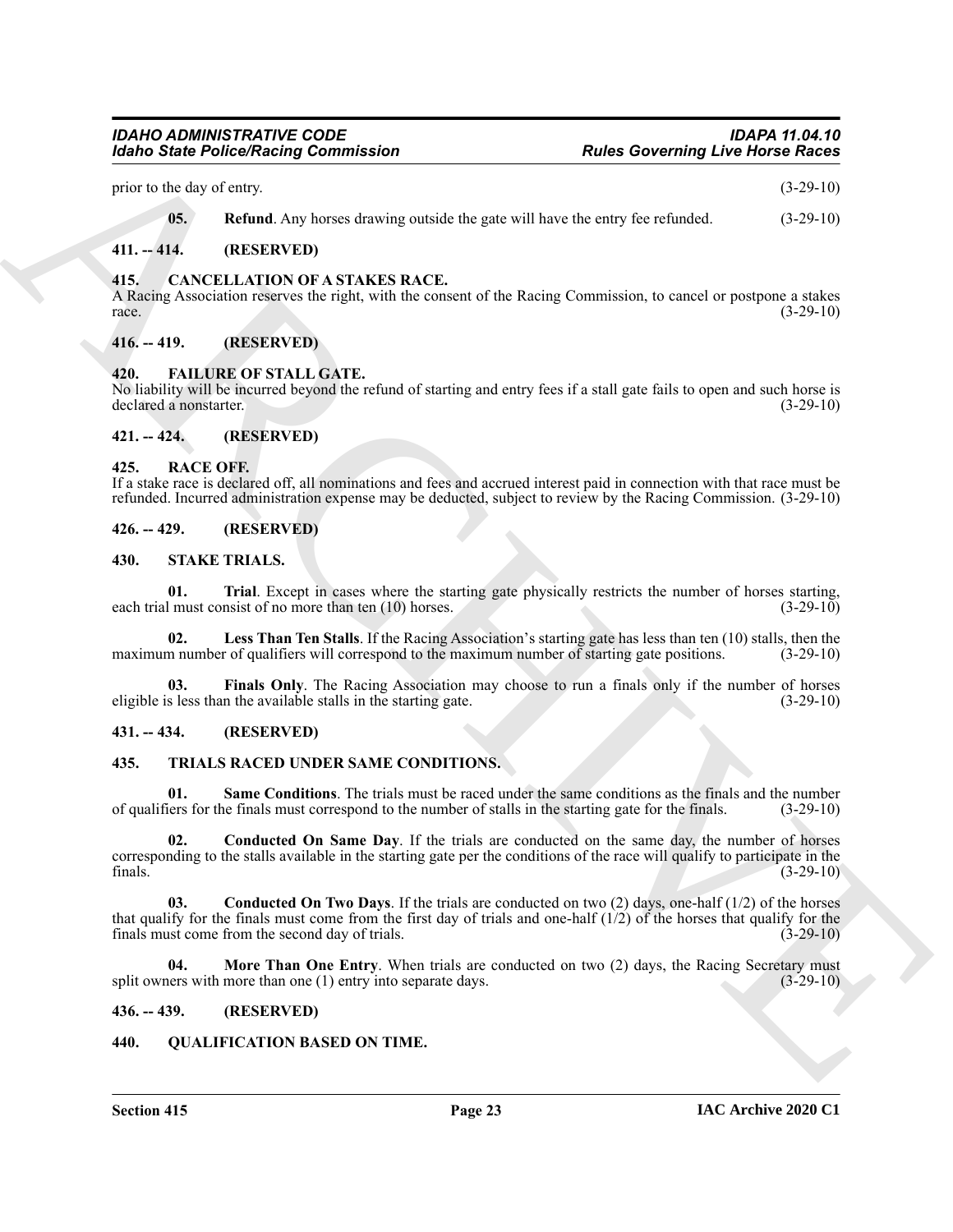<span id="page-23-13"></span>**01.** Qualifying. In the time trials, horses qualify on the basis of time and order of finish. The times of s in the time trial will be determined to the limit of the timer. (3-29-10) the horses in the time trial will be determined to the limit of the timer.

<span id="page-23-14"></span>**02. Same Trial Heat**. The only exception is when two (2) or more horses have the same time in the same trial heat. Then the order of finish also determines the preference in qualifying for the finals. (3-29-10)

<span id="page-23-11"></span>**03. Different Trial Heats**. Should two (2) or more horses in different time trials have the same qualifying time to the limit of the timer for the final qualifying position(s), then a draw by public lot will be conducted as directed by the Stewards. (3-29-10)

<span id="page-23-12"></span>**04. Not Determined Beyond the Limit of the Timer**. Qualifying times in separate trials will not be determined beyond the limit of the timer by comparing or enlarging photo-finish images, or both. (3-29-10)

<span id="page-23-10"></span>**05. Adjustments**. No adjustments will be made in the times recorded in the time trials to account for head-wind, tail-wind, off-track, etc. (3-29-10)

#### <span id="page-23-0"></span>**441. -- 444. (RESERVED)**

#### <span id="page-23-6"></span><span id="page-23-5"></span><span id="page-23-1"></span>**445. DISQUALIFICATION.**

**01. Disqualification**. Except in the case of disqualification, under no circumstances will a horse head of a horse in the official order of finish in a time trial. (3-29-10) qualify ahead of a horse that finished ahead of that horse in the official order of finish in a time trial.

<span id="page-23-7"></span>**02. Interference**. Should a horse be disqualified for interference during the running of a time trial, it will receive the time of the horse it is immediately placed behind plus one hundredth (.01) of a second, or the maximum accuracy of the electronic timing device. (3-29-10) (3-29-10)

<span id="page-23-8"></span>**03. No Time**. If a horse is disqualified for interference with another horse causing loss of rider or the horse not to finish the race, the disqualified horse will be given no time plus one hundredth (.01) of a second, or the maximum accuracy of the electronic timing device. (3-29-10)

#### <span id="page-23-2"></span>**446. -- 449. (RESERVED)**

#### <span id="page-23-15"></span><span id="page-23-3"></span>**450. TIMER MALFUNCTION IN A TIME TRIAL.**

<span id="page-23-19"></span>**01. Electronic Time Malfunction**. Should a malfunction occur with electronic timer on any time trial, finalists from that time trial will then be determined by official hand times operated by three (3) official and disinterested persons. (3-29-10)

<span id="page-23-17"></span>**02. Average of Times**. The average of the three (3) hand times will be utilized for the winning time, unless one (1) of the hand times is clearly incorrect. In such cases, the average of the two (2) accurate hand times will be utilized for the winning time. Other horses will be given times according to the order and margins of finish with the aid of the photo-finish, if available. (3-29-10)

<span id="page-23-20"></span><span id="page-23-16"></span>**03. Malfunction in Some Trials Only**. When there is a malfunction of the timer in some time trials, but the timer operates correctly in other time trials, the accurate electronic times will not be discarded, nor will the average of the hand times be used for all time trials. (3-29-10)

**Example Below Below Below Below Below Below Below Below Below Below Below Below Below Below Below Below Below Below Below Below Below Below Below Below Below Below Below Below Below Below Below Below Below Below Below Be 04. Accuracy Questioned**. If the accuracy of the electronic timer or the average of the hand times, or both, are questioned, the video of a time trial may be used by the stewards to estimate the winning time by counting the number of video frames in the race from the moment the starting gate stall doors are fully open parallel to the racing track. (3-29-10)

<span id="page-23-18"></span>**05. Based on Video**. When the timer malfunctions and there are no hand times, the stewards may select s based on the video. (3-29-10) qualifiers based on the video.

#### <span id="page-23-9"></span><span id="page-23-4"></span>**451. QUALIFICATION BASED ON ORDER OF FINISH.**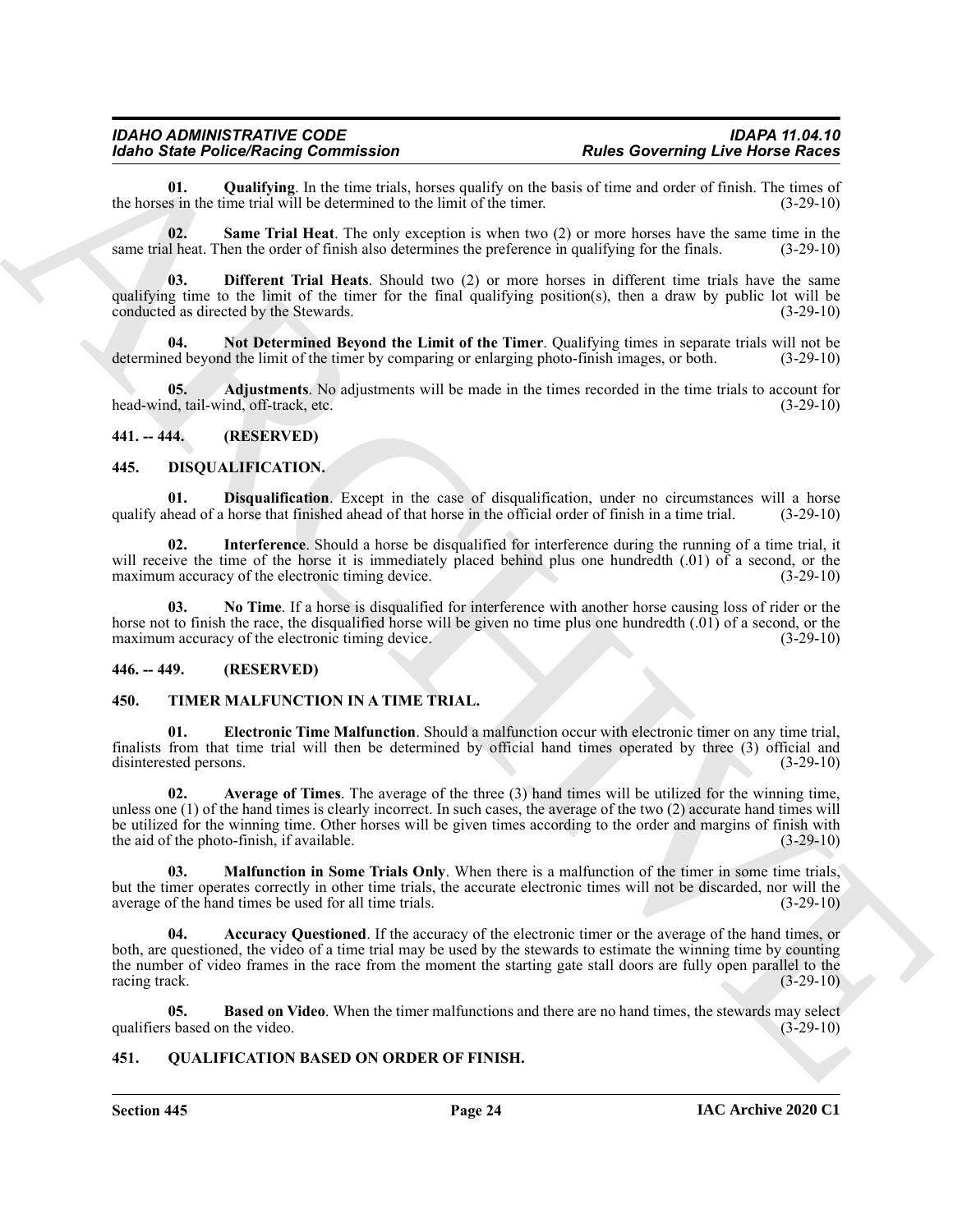<span id="page-24-10"></span>**01. Order of Finish**. Qualification for finals may be based upon order of finish in the trials as opposed to time.  $(3-29-10)$ 

<span id="page-24-11"></span>**02. Top Finishers**. The top finishers in each trial heat will qualify in equal numbers from each heat with the total number of qualifiers limited to the maximum number of starting gate positions. (3-29-10)

<span id="page-24-9"></span>**03. Equal Number of Qualifiers**. In the event an equal number of qualifiers from each trial heat will not be sufficient to fill all stating gate positions, the remaining positions will be filled by lot between the horses in each trial heat that finished directly behind those that qualified. (3-29-10)

## <span id="page-24-0"></span>**452. -- 454. (RESERVED)**

## <span id="page-24-20"></span><span id="page-24-17"></span><span id="page-24-1"></span>**455. STARTING GATE MALFUNCTION.**

Form Similar Police Neutrinia Conditions that the main we be the state of finite in the state of the state of the state of the state of the state of the state of the state of the state of the state of the state of the sta **01. Malfunction**. Should there be a malfunction of the starting gate, and one (1) or more stall doors do not open or open after the exact moment when the starter dispatches the field, the stewards may declare the horses with malfunctioning stall doors non-starters and the starting and entry fees refunded, or may allow any horse whose stall door opened late, but still ran a time fast enough to qualify to be declared a starter for qualifying purposes.

 $(3-29-10)$ 

<span id="page-24-18"></span>**02. Breaks Through Gate**. If a horse breaks through the stall door, or the stall door opens prior to the exact moment the starter dispatched the field, the horse must be declared a non-starter and the starting and entry fees refunded. If the field has not been dispatched, the horse may be allowed to start at the discretion of the Stewards.

 $(3-29-10)$ 

<span id="page-24-19"></span>**03. Considered Starters**. If one (1) or more, but not all, stall doors open at the exact moment the starter purposely dispatches the field, all horses should be considered starters for qualifying purposes and placed according to their electronic time. (3-29-10) according to their electronic time.

#### <span id="page-24-2"></span>**456. -- 459. (RESERVED)**

#### <span id="page-24-16"></span><span id="page-24-3"></span>**460. SCRATCHED FROM TRIALS.**

If a horse should be scratched from the trials, the horse's owner is not eligible for a refund of the fees paid and is not allowed to enter the final. (3-29-10) allowed to enter the final.

#### <span id="page-24-4"></span>**461. -- 464. (RESERVED)**

#### <span id="page-24-15"></span><span id="page-24-5"></span>**465. SCRATCHED FROM FINALS.**

If a horse that qualified for the final should be unable to enter due to racing soundness, or scratched for any reason other than a positive drug test or a rule violation, the horse is deemed to have earned and the owner will receive, last place purse money. If more than one (1) horse is scratched from the final, then those purse monies will be added together and divided equally among those owners. (3-29-10)

<span id="page-24-6"></span>**466. -- 469. (RESERVED)**

#### <span id="page-24-12"></span><span id="page-24-7"></span>**470. QUALIFIER INELIGIBLE.**

<span id="page-24-14"></span>**01. Prior to Entry**. If a qualifier for a final or consolation is disqualified for ineligibility or a rule violation after the trials are declared official, but prior to entry for the final or consolation, the next eligible horse to qualify will replace the disqualified horse. (3-29-10)

<span id="page-24-13"></span>**02. After Entry**. If a qualifier is disqualified after entry for the final or consolation for ineligibility or a rule violation in the trials, the purse will be redistributed, and the next eligible horse to qualify will receive last place<br>(3-29-10) purse money.

#### <span id="page-24-8"></span>**471. -- 474. (RESERVED)**

**Section 455 Page 25**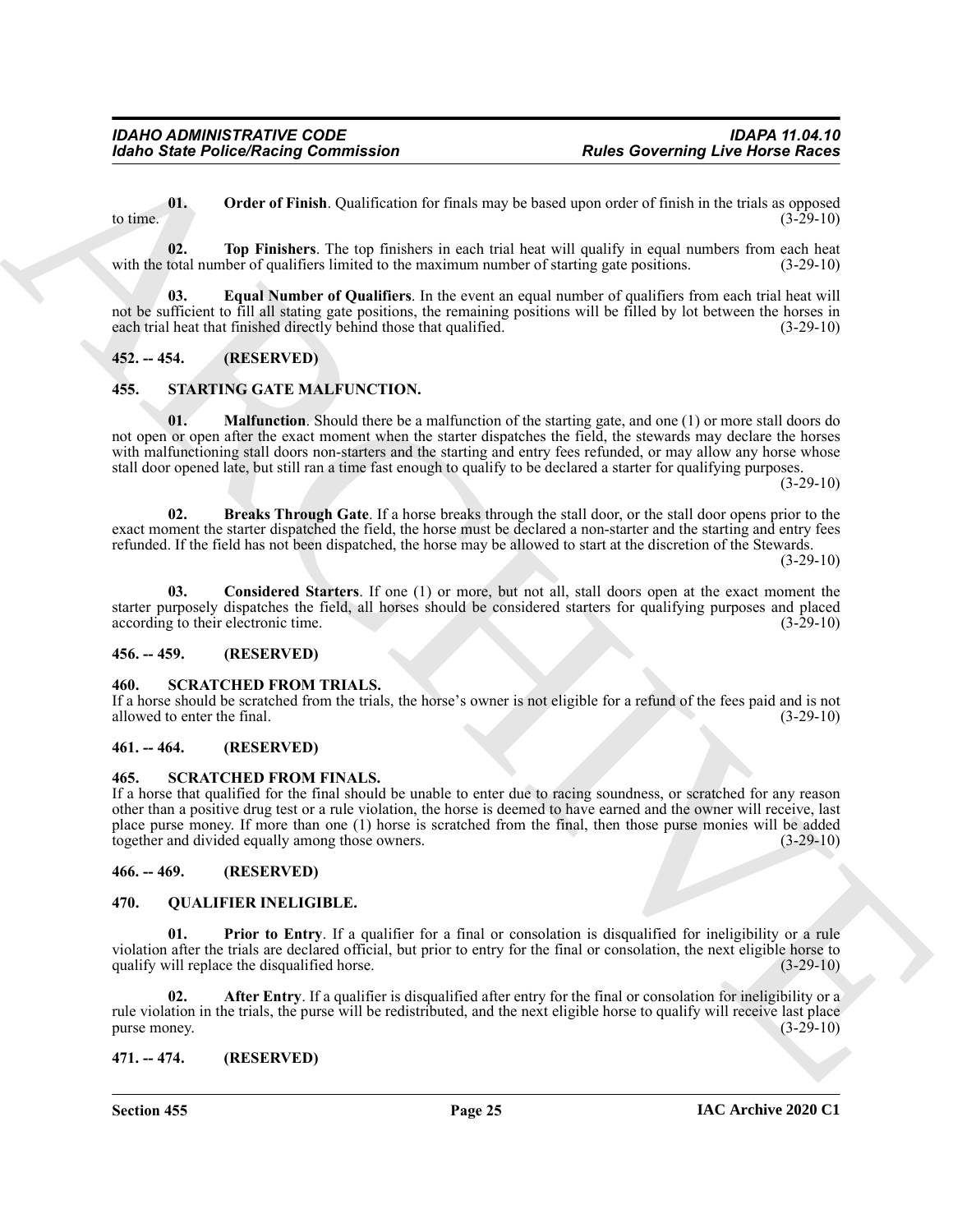#### <span id="page-25-6"></span><span id="page-25-0"></span>**475. ALSO ELIGIBLE.**

<span id="page-25-9"></span><span id="page-25-7"></span>**01. Also Eligibles**. There will be no more than four (4) also eligibles selected when one (1) division of a stake is to be run. Horses cannot be advanced after the regular advertised scratch time. (3-29-10)

Form Forecasters of the Elisabeth Characteristics and the state of the state of the state of the state of the state of the state of the state of the state of the state of the state of the state of the state of the state o **02. No Also Eligible List**. When two (2) or more divisions of the same stake are to be run, there will be no "also eligible list" in any of the two (2) or more divisions and if a horse should scratch, the owner will receive last place purse money in that particular division for which the horse qualified. (3-29-10)

<span id="page-25-8"></span>**03. More Than One Scratch**. If more than one (1) horse should scratch out of the same division, than those monies will be added together and divided equally among those scratching out of that division. (3-29-10)

<span id="page-25-1"></span>**476. -- 499. (RESERVED)**

#### <span id="page-25-14"></span><span id="page-25-2"></span>**500. JOCKEY ROOM CUSTODIAN.**

The Jockey Room Custodian must be in attendance at all times that the Jockeys are in the Jockey room. The Custodian is authorized to regulate the conduct of Jockeys. (3-29-10)

#### <span id="page-25-3"></span>**501. -- 529. (RESERVED)**

<span id="page-25-4"></span>**530. IDENTIFIER.**

<span id="page-25-11"></span><span id="page-25-10"></span>**01. Identifier**. The Identifier is responsible for positively identifying all horses entered to race.

(3-29-10)

<span id="page-25-13"></span><span id="page-25-12"></span>**02**. **Inspection**. The Identifier inspects each horse prior to its departure for the post. (3-29-10)

**03**. **Other**. The Identifier inspects, identifies and prepares I.D. cards by using the lip tattoo, markings from photos, written descriptions, or National Animal Identification System compliant devices. (3-29-10)

<span id="page-25-5"></span>**531. -- 999. (RESERVED)**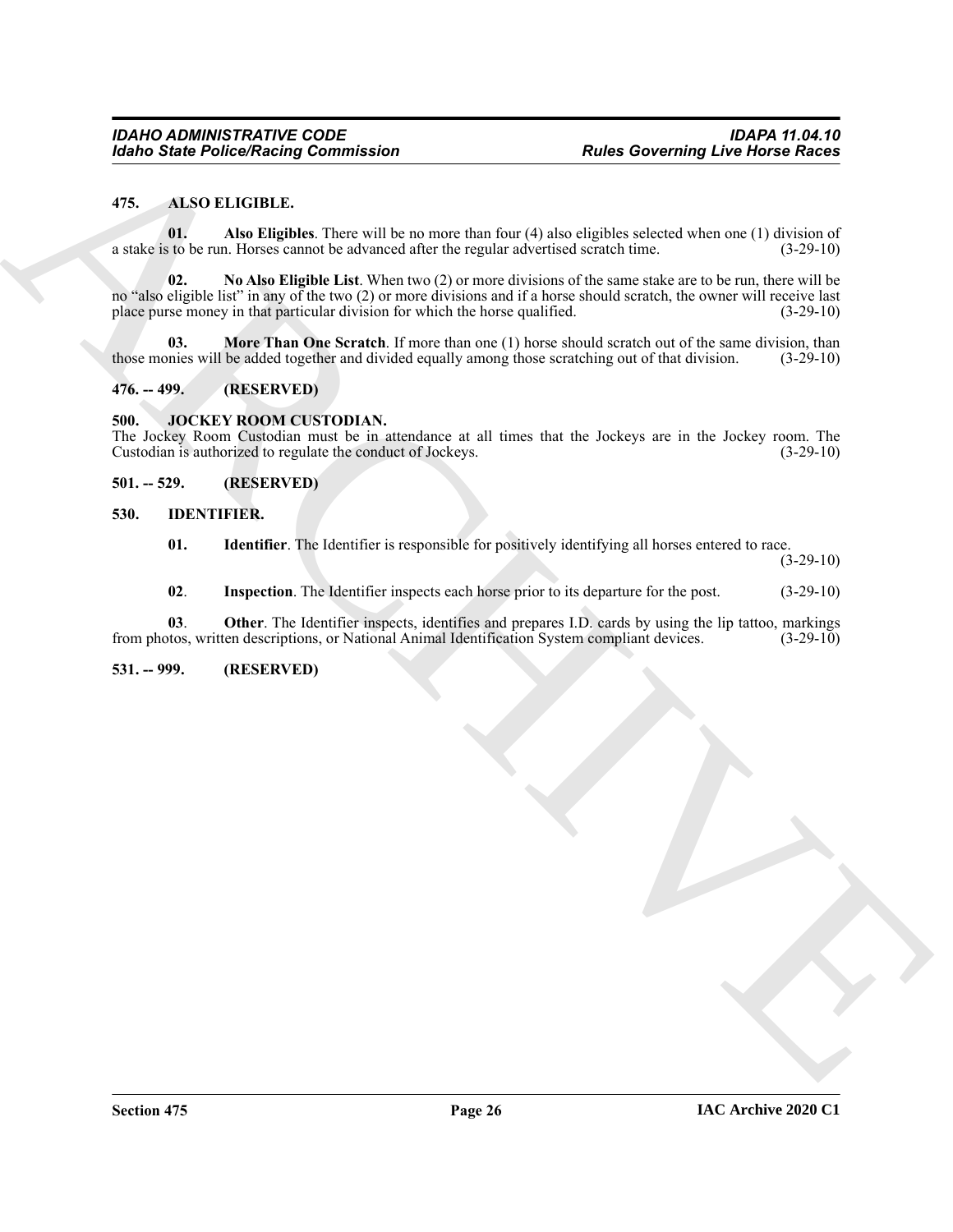# *Subject Index*

## **A**

Also Eligible 26 Also Eligibles 26 More Than One Scratch 26 No Also Eligible List 26 Apprentice Jockey Weight Allowance 16 After One Year 17 If Unable to Ride 17 Weight Allowance 16

#### **B**

Best Effort 10

**C** Cancellation Of A Stakes Race 23 Claiming Races 22 Claims Of Foul 10 Fouls 10 Frivolous Complaints 10 Clerk Of The Scales 18 Check the Weight 18 In Charge of the Scales 18 Record 18 Weigh In 18 Colors 16 Fine 16 Racing Colors 16 Standard Colors 16 Consumption Of Alcohol 8 Coupled Entries 11 Coupled Entries 11 Overnight Race 11

#### **D**

Dead Heat 15 Dead Heat 15 First Place 15 Purse Divided Equally 15 Declarations 15 Irrevocable 15 Miscarriage 15 Scratched or Declared 15 Stake Races 15 Stewards 15 Definitions, IDAPA 11.04.10 5 Apprentice Jockey 5 Authorized Agent 5 Chemical 5 Claiming Race 5 Dead Heat 5 Declaration 5 Disqualification 5 Engagements 5 Entry 5 Equipment 5 Forfeit 5 Foul 5

Grounds 5 Handicap 5 Horse 5 Jockey 6 Jostle 6 Maiden 6 Nomination 6 Nominator 6 Owner 6 Paddock 6 Person 6 Place 6 Post Position 6 Post Time 6 Preference System 6 Race 6 Race Day 6 Race Meet 6 Racing Association 6 Racing Interest 6 Recognized Meet 6 Ringer 6 Scratch 7 Scratch Time 7 Stake Race 7 Starter 7 Stewards 7 Straightaway Race 7 Suspension 7 Trial 7 Weight for Age 7 Year<sub>7</sub> Disqualification 10, 24 Disqualification 24 Entries 10 Interference 24 No Time 24 Placing 10

# **E**

Enter, Search, & Inspect 7 Entries & Declarations 10 Declaring an Entry 10 Eligible 10 Entries 11 Entry Refused 10 Entry Void 11 Ineligible 10 Name of Jockey 11 Overnight Race 10 Responsibility 10 Ringer 10 Trainer 11 Entries Closed 13 Absence of Notice 13 Changes 13 Entries Closed at Advertised Time 13

[A](#page-15-7)nd the spints of the control of the spints of the spints of the spints of the spints of the spints of the spints of the spints of the spints of the spints of the spints of the spints of the spints of the spints of the sp Entries Compiled 13 Hour of Closing 13 Unclosed Race 13 Equipment 20 Blinkers 20 Bridles & Whips 20 Change 20 Head Number 20 Permission Needed for Equipment Change 20 Tongue Tie 20 **F** Failure Of Stall Gate 23 **H** Horse Races 8 General Rules Accidents 8 Delays 8 Injured Jockey 8 Jockey 8 Limit on Number of Horses 9 Number 8 Paddocks 8 Parade 8 Post Time 8 Selection of Horses 9 Start 9 Willful Delay 8 **I** Identification 12 Identification 12 Method of Identification 12 Permitted to Start 12 Responsibility 12 Identifier 26 Identifier 26 Inspection 26 Other 26 Illegal Practices 7 Acceptance of Bribes 7 Bets 8 Conspire Devices 8

Jockey's Spouse 8 Offer of Bribes 7 Shodding 8 Tampering 8

**J** Jockey Room Custodian 26

**L**

Legal Authority 5

#### **IAC Archive 2020 C1**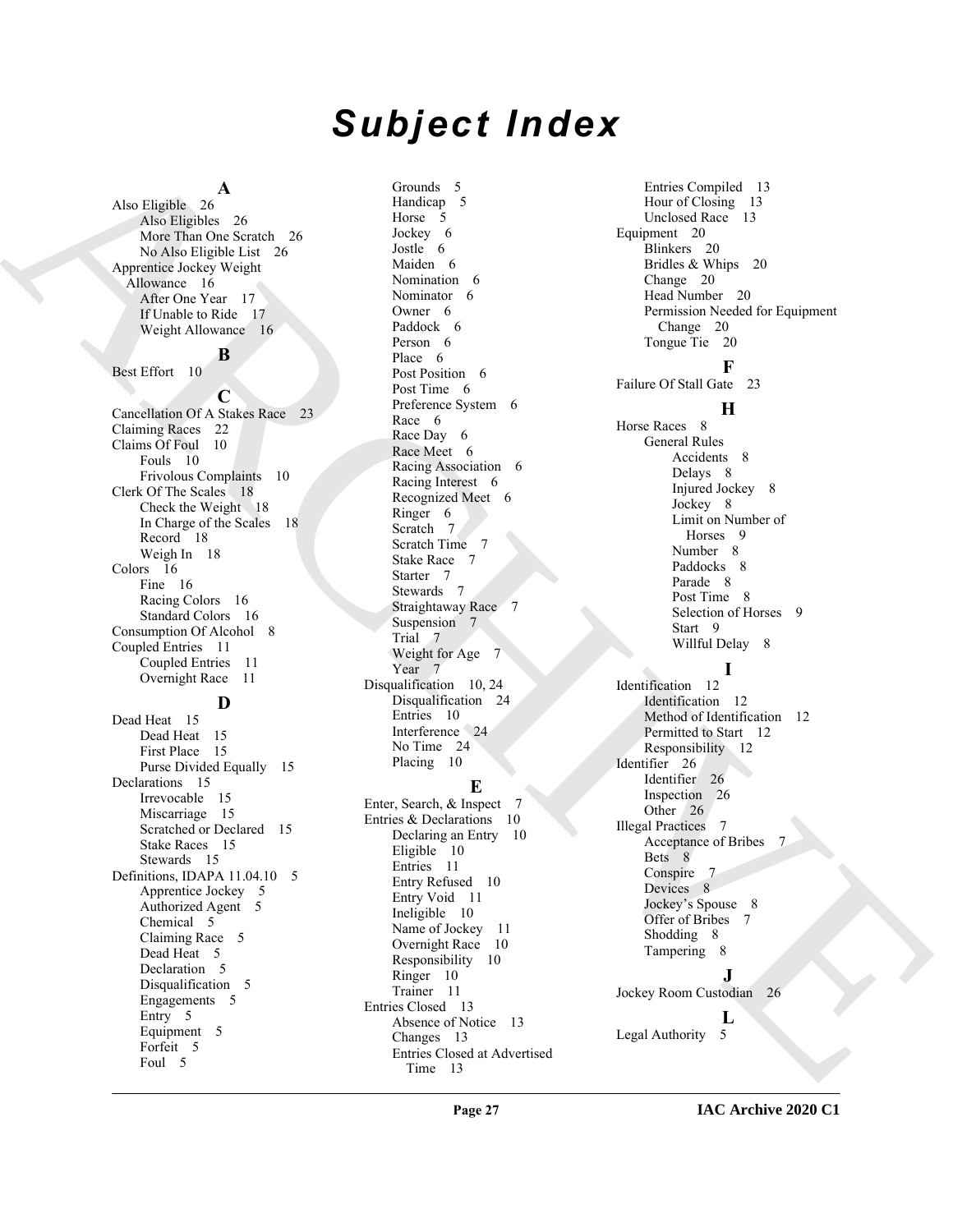#### *Subject Index (Cont'd)*

**N**

Nomination & Entry Fees 22 Deposits 22 Fees Deposited 22 Interest<sub>22</sub> List 22 Refund 23 Nominations & Engagements 14 Claimed Out 14 Engagements Voided 14 Nominations & Engagements 14 Sold 14 Transfer 14 When Nominations Void 14 Not Qualified To Start 13 Listed 13 Money Paid 13 Nominator 13 Registration Papers 13 Unlicensed Owner 13 Number Of Starters 15 Limit 15 More Than the Specified Number 15

# **O**

Overweight 19 More Than Two Pounds 19 No More Than Seven Pounds 19 Overweight 19 Ownership 12 Disclosure of Ownership 12 Disqualified 12 Registration of Partnerships 12

# **P**

Paddock Judge 19 Bandages 20 Commands 20 Conduct 20 Horses 19 Paddock Safety 20 Records 19 Shod 19 Patrol Judge 21 Communication 21 Duties 21 Report 21 Photo Finish Camera 21 Approved Camera 21 Judges Decision 21 Photo Posted 21 Photographic Record 21 Placing Errors 22 Errors 22 Method 22 Placing Judges 21 Post Positions 14

Applicability 14 Position 14 Post Positions Determined by Lot 14 Starter 15 Post Race Weigh In 19 Carrying Equipment 19 More Weight 19 Preparation for Weigh In 19 Same Weight 19 Upon Completion of a Race 19 Preference System 13 Claim 14 Excluded Twice 14 No Consideration 14 Opportunity 14 Preferred List 14 Pre-Race Weigh Out 18 Jockey Equipment 18 Specific Horse 18

# **Q**

Qualification Based On Order Of Finish 24 Equal Number of Qualifiers 25 Order of Finish 25 Top Finishers 25 Qualification Based On Time 23 Adjustments 24 Different Trial Heats 24 Not Determined Beyond the Limit of the Timer 24 Qualifying 24 Same Trial Heat 24 Qualifier Ineligible 25 After Entry 25 Prior to Entry 25

# **R**

Race Off 23 Races Around A Turn 9 Crossing Another Horse Jostles 9 Race Around a Turn 9 Shorten Strides 9 Strikes 9 Registration 11 Certificate or Facsimile 11 Duly Registered 11 New Name 12 Sex Altered 12

#### **S**

Scratched From Finals 25 Scratched From Trials 25 Scratches 16 Other Causes 16 Request to Withdraw 16

Scratches 16 Stake Race Applications 22 No Deductions 22 Purse 22 Stake Race Nomination Applications 22 Weights 22 Stake Race Nominations 22 Stake Trials 23 Finals Only 23 Less Than Ten Stalls 23 Trial 23 Starting Gate Malfunction 25 Breaks Through Gate 25 Considered Starters 25 Malfunction 25 Straightaway Races 9 Caused by Horse 9 Effort of Jockey 9 Entitled to Room 9 Fined or Suspended 9 Maintain Position 9 Offending Horse 9

## **T**

Noncolonial (a)  $\frac{1}{2}$  (b)  $\frac{1}{2}$  (b)  $\frac{1}{2}$  (b)  $\frac{1}{2}$  (b)  $\frac{1}{2}$  (b)  $\frac{1}{2}$  (b)  $\frac{1}{2}$  (b)  $\frac{1}{2}$  (b)  $\frac{1}{2}$  (b)  $\frac{1}{2}$  (b)  $\frac{1}{2}$  (b)  $\frac{1}{2}$  (b)  $\frac{1}{2}$  (b)  $\frac{1}{2}$  (b)  $\frac{1}{2}$ The Starter 20 Approval 21 Assistants 20 Disciplinary Action 21 Schooled 20 Starter 20 Starting Gate 20 Timer 21 Electronic Timing 21 Recorded Time 21 Timers 21 Timer Malfunction In A Time Trial 24 Accuracy Questioned 24 Average of Times 24 Based on Video 24 Electronic Time Malfunction 24 Malfunction in Some Trials Only 24 Title & Scope 5 Trials Raced Under Same Conditions 23 Conducted On Same Day 23 Conducted On Two Days 23 More Than One Entry 23 Same Conditions 23

**V** Video Records 22

# **W**

Weight For Age 17 Limit 18 Scale of Weight for Age 17